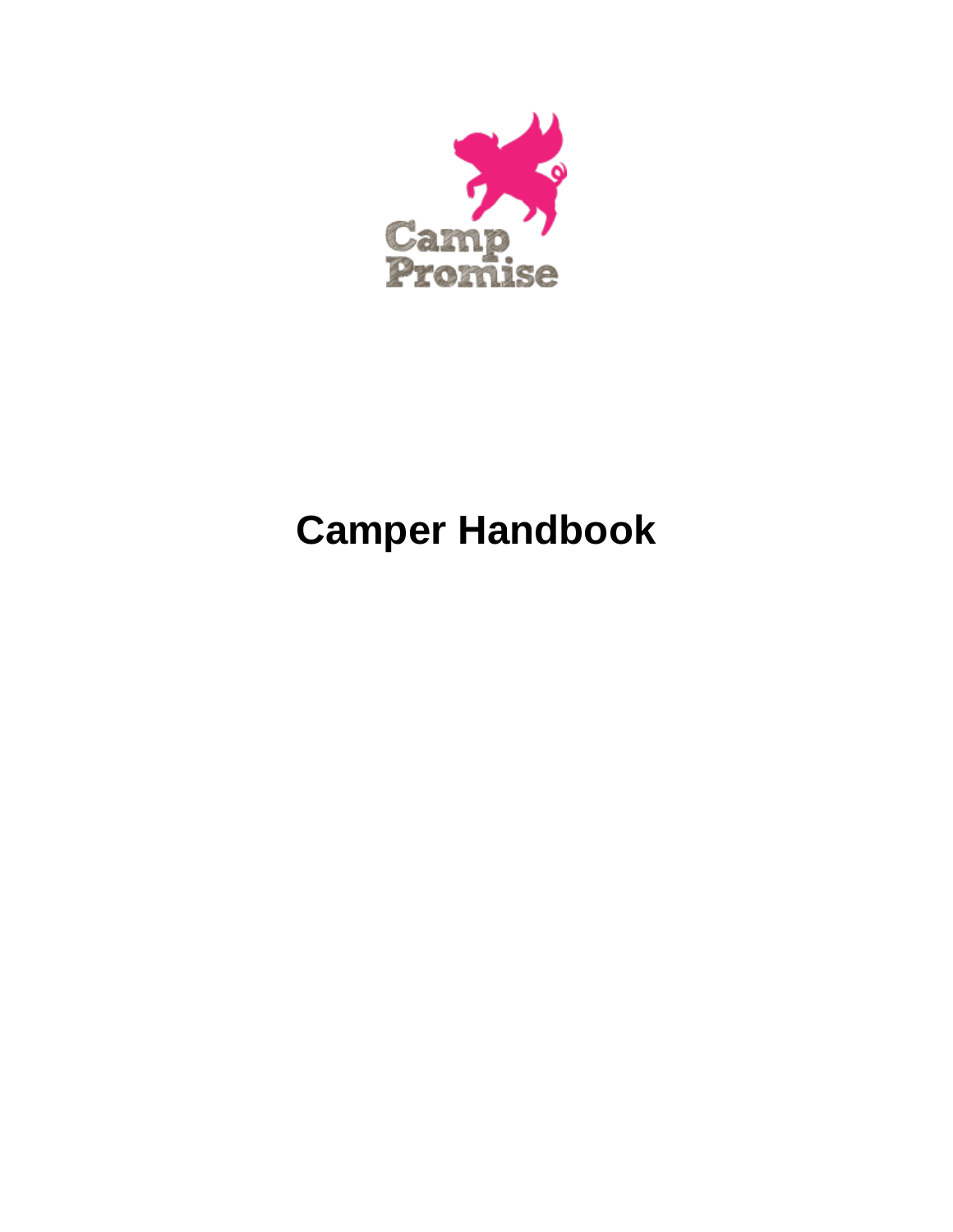#### **About This Handbook**

The purpose of this Camper Handbook is to help campers, including their families and caregivers, prepare for and understand what to expect at Camp Promise this summer.

We encourage campers (and their families and caregivers, as needed) to thoroughly read this information, which will explain the type of activities and care they can expect to receive from our staff, and what campers can do to help ensure they have a magical and memorable experience at camp.

Any questions or concerns related to the content of this handbook should be brought to the attention of our Camp Directors.

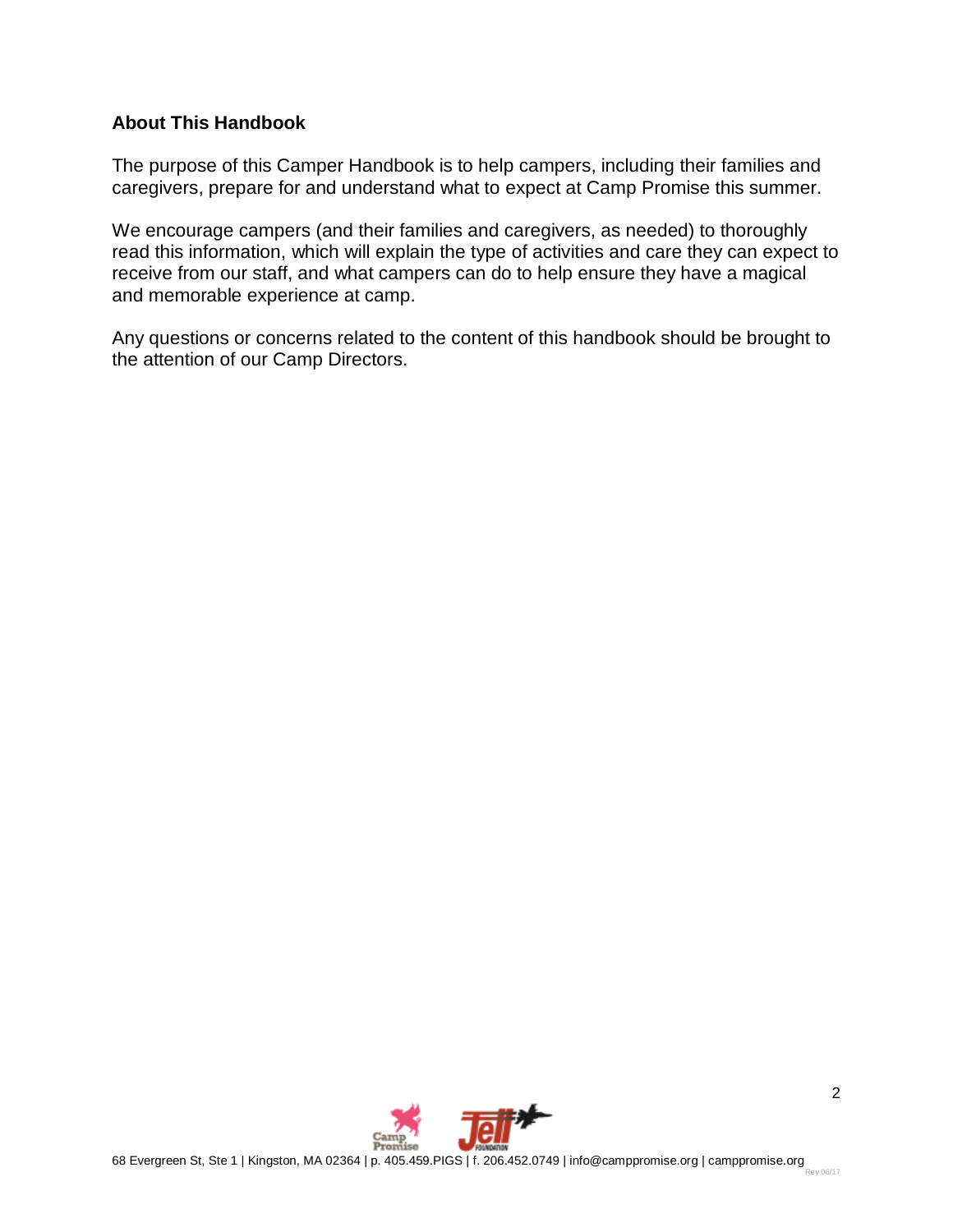# **Table of Contents**

| 3 |
|---|

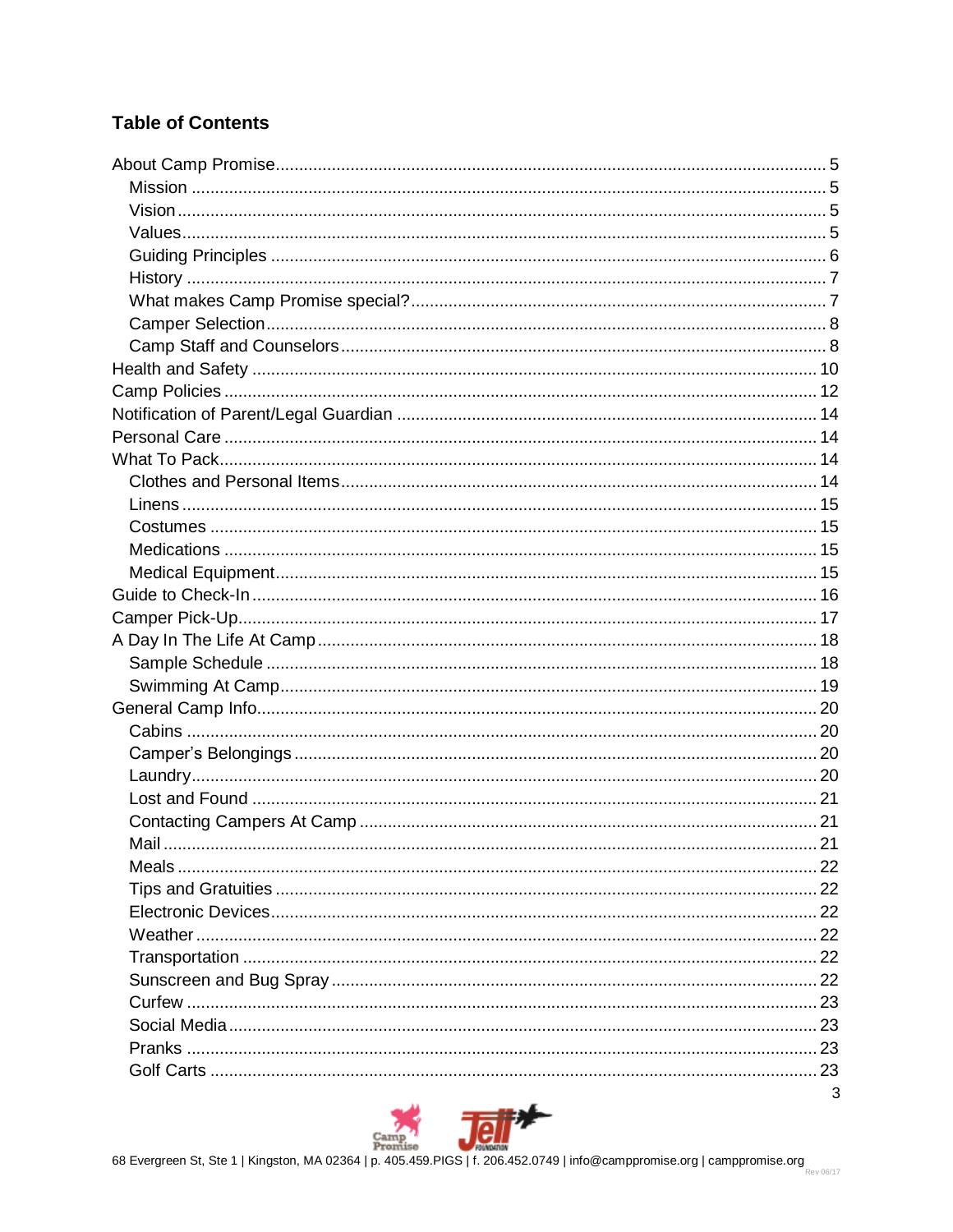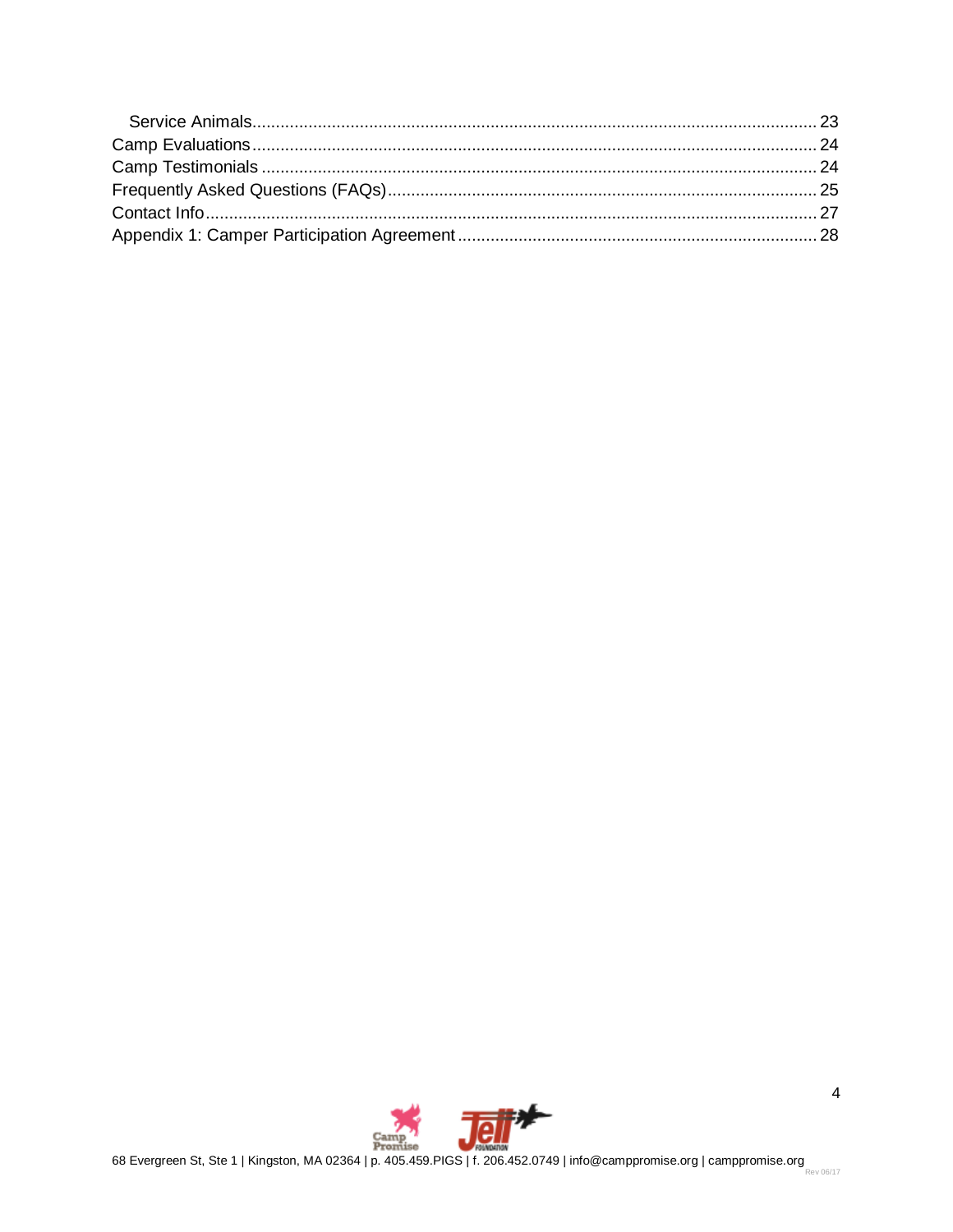# About Camp Promise

#### **Mission**

The mission of Camp Promise is to provide a barrier-free, weeklong overnight camp for kids, teens, and adults with muscular dystrophy or select neuromuscular diseases regardless of age, capability, or ability to pay. We are committed to providing Camp Promise in a professional, safe, and respectful environment with a leadership team, trained volunteers, and licensed medical staff to support the needs of each and every camper.

#### **Vision**

We seek to:

- Create a welcoming community where campers learn from and support each other, fostering new and lasting friendships that extend beyond camp.
- Provide camper-focused programming that builds independence, confidence, and life skills through traditional camp activities and by bringing campers new experiences through adaptation, technology, creativity, and special guests.

#### **Values**

**Professionalism.** We provide a professional camp experience. We are committed to delivering a professional camp program, complete with well-trained staff and clean, accessible facilities that meet the highest of standards. We expect all staff and campers to exhibit professionalism at all times.

**Integrity.** We conduct all camp business ethically and with a commitment to moral integrity. We expect our entire camp community to hold high moral and ethical standards.

**Respect.** We respect one another and value the diversity, uniqueness and dignity of each individual within our camp community.

**Independence.** We promote and foster independence. We believe in greater independence for all people with disabilities, and continually seek to create opportunities that will enhance the independence of our campers.

**Growth.** We encourage campers and staff to grow personally and professionally. We are in the business of "people development" and we empower everyone to reach their full potential, to stretch for things they never thought possible by taking risks and expanding their comfort zones.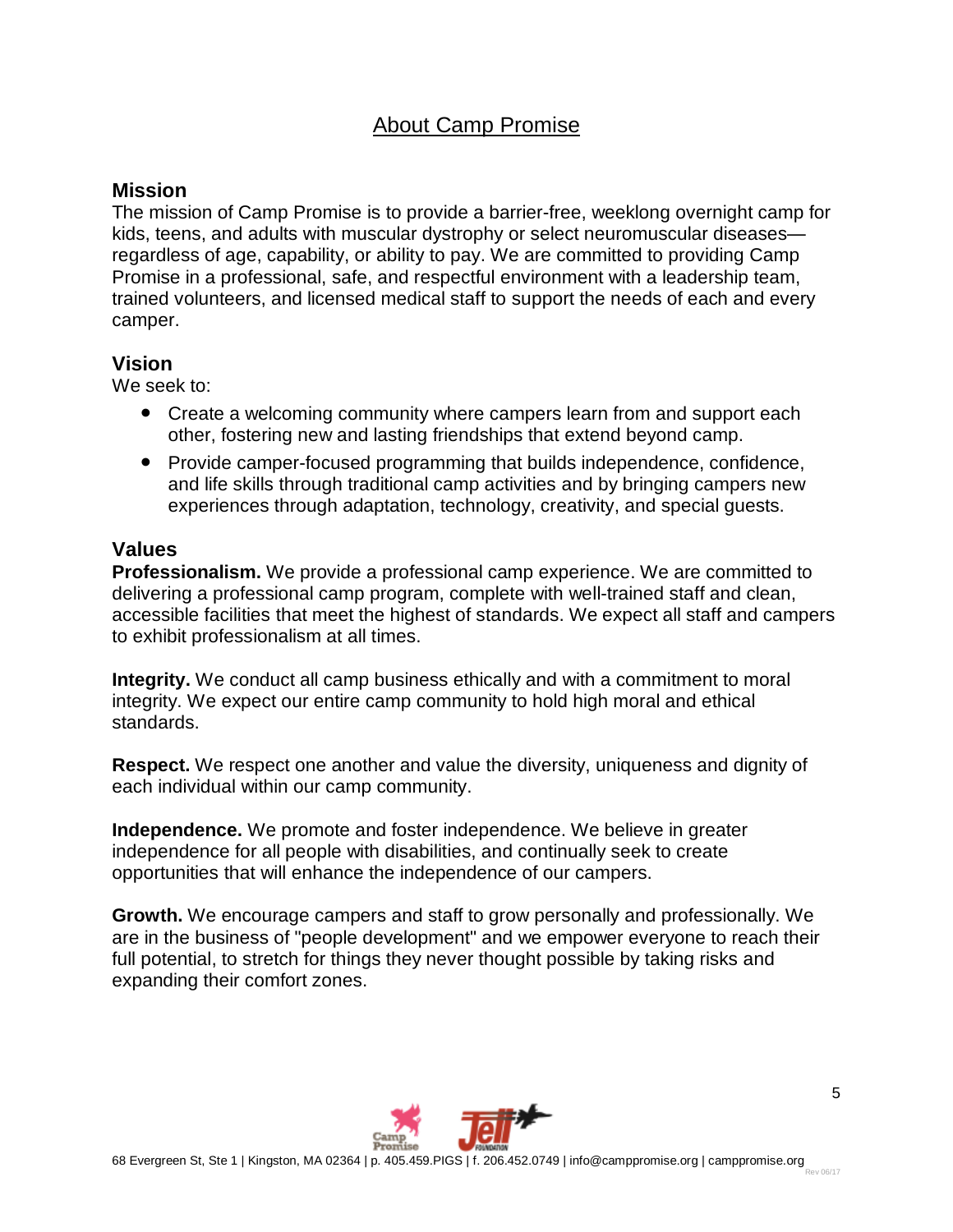#### **Guiding Principles**

**Safety comes first.** We take safety very seriously and expect everyone on our team to do so as well. The physical, emotional, social, and medical safety of our entire camp community is of utmost priority and informs all of our plans, actions and decisions.

**Camp is a launchpad.** We believe camp is a stepping stone on our campers' journeys to success. Our programs and activities are intentionally designed to deliver social skills, as well as hard and soft skills that will set them up for future success.

**Campers come first.** Everything at camp is camper-oriented. From serving campers first at mealtimes to letting them be first in line at activities, we are intentional about putting our campers' needs first at all times.

**Teamwork.** We are better together. We work, learn, and grow as a team. We support each other and think of our team before ourselves. We function in an efficient, ethical and professional manner using our diverse backgrounds, experience, knowledge and skills.

**Innovation.** We strive to provide new, creative, and innovative experiences for campers. Instead of limiting our thinking by starting with "what activities are already accessible", we start the conversation by asking our campers what they're interested in, and then take it upon ourselves to create and innovate new and accessible activities.

**Passion in all we do.** We are driven by passion, and this energy is present in all we do. Our passion is a powerful and inspiring force that encourages us to give 110% in all we do.

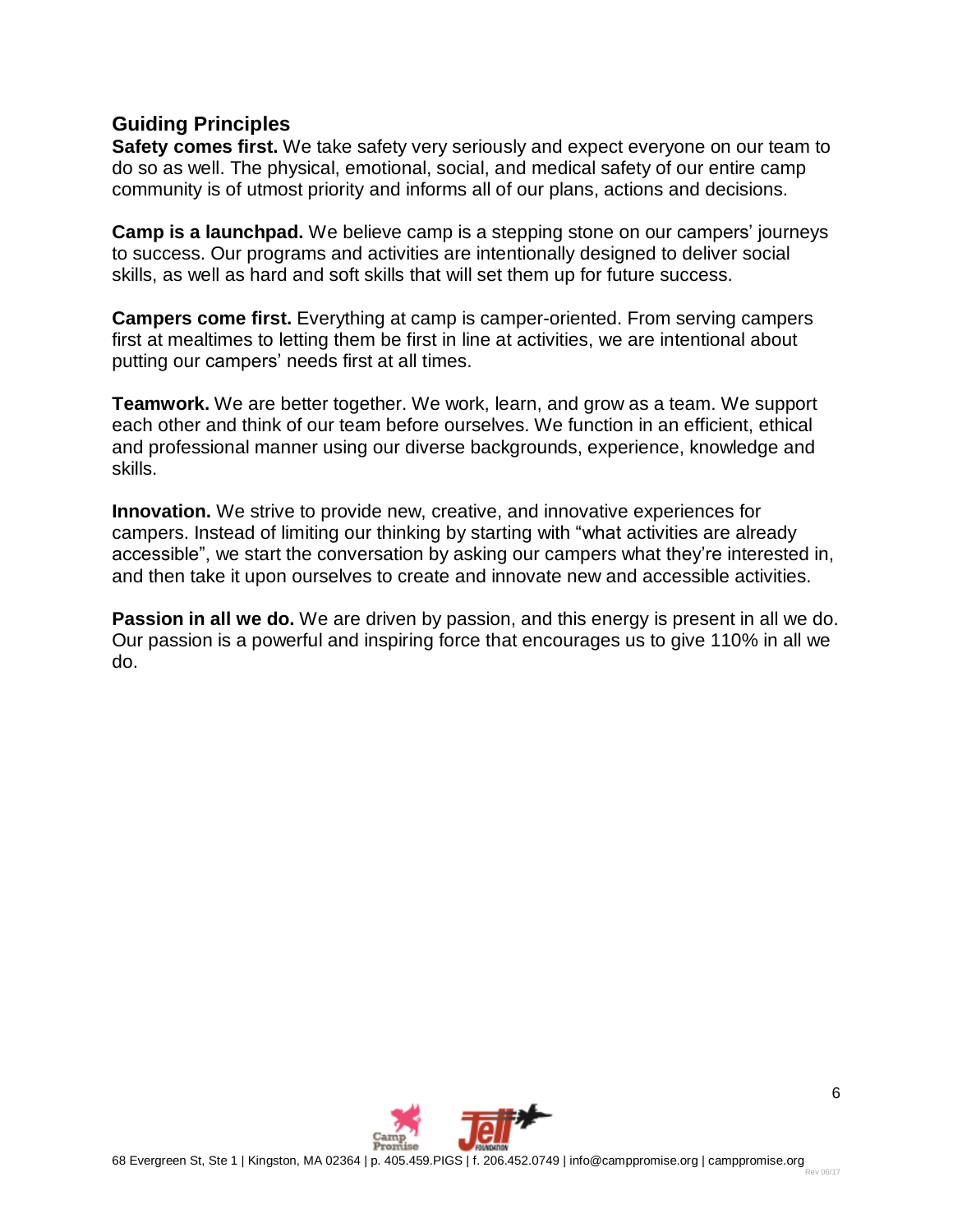#### **History**

Camp Promise, a program of the Jett Foundation, was started in 2009 when many summer camps were closed due to the H1N1 (aka "swine flu") outbreak. These cancellations were last-minute, swift, and nationwide, leaving many would-be campers (and volunteers) without a camp option that summer. Partnering with the Jett Foundation, volunteers put together a weeklong, overnight, replacement program called Camp Promise-West. In its inaugural summer, Camp Promise welcomed 27 campers and 35 volunteers to camp in Vaughn, WA.

Since then, Camp Promise has grown in size and location. In 2012, Camp Promise expanded to the East Coast, opening Camp Promise-East in Connecticut. And, in 2015, Camp Promise opened its third site, Camp Promise-Rockies in Colorado.



The Jett Foundation is a 501(c)(3) organization, and the Camp Promise program relies on the generosity of donors, supporters, volunteers, foundations and individuals to meet its mission. We are 100% funded by grants and donations.

#### **While there is no minimum donation required to attend as a camper, we do ask families to include Camp Promise in their giving plans and financially support our unique program so we may continue to provide camp to all campers free-ofcharge.**

#### **What makes Camp Promise special?**

Camp Promise remains the only camp in the United States exclusively for individuals of all ages with muscular dystrophy or select neuromuscular diseases. All of our facilities are wheelchair accessible and staffed by highly trained volunteers and a complete medical team. Thanks to our generous supporters and a full staff of volunteers, Camp Promise is provided free-of-charge to all campers.

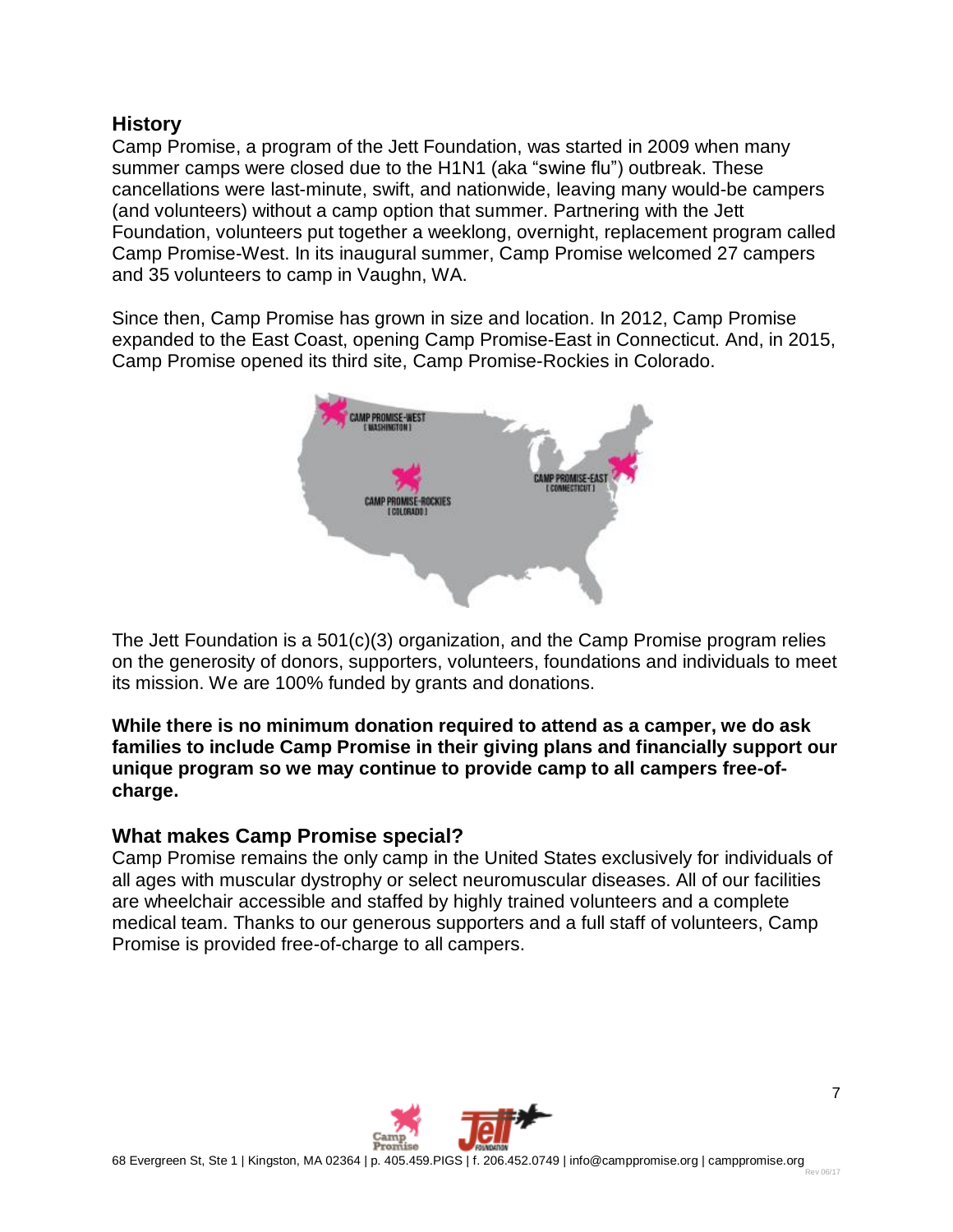#### **Here are just a few way in which Camp Promise is unique:**

- 1. No upper age limit. While many camps have age cutoffs, Camp Promise welcomes kids, teens, and adults with eligible diagnoses. This allows campers to continue coming to camp even during adulthood.
- 2. No geographical restrictions. Campers and volunteers come from all over the country and eligibility doesn't depend on one's state of residence.
- 3. Constantly evolving programming. Camp Promise has its staples, its oldies and its favorites, but each camp session mixes it up with new and exciting activities for everyone.
- 4. Transition Program. Camp Promise provides special age-appropriate programming geared towards older campers (16+) to promote independence and life skill development for those transitioning to adulthood.
- 5. We are volunteers. While we may call them "staff", the truth is that our counselors, and members of our medical, program, kitchen, and logistics teams all donate their time to camp.
- 6. One-on-one counselors. Camp Promise offers a 1:1 camper-to-counselor ratio so that each camper can have their own counselor to assist with their activities of daily living and engagement in all camp activities.

# **Camper Selection**

For more information on camper eligibility and qualifying diagnoses, please see the Who We [Serve](https://www.camppromise.org/who-we-serve/) section on our website.

While we would love to accept every applicant that applies, space is limited. Campers are accepted in the order in which their completed applications are received. We also prioritize campers who are unable to attend any other camps and campers who can attend the full week of camp. All applications are reviewed and considered by our Camp Directors and decisions are made based on space and resource availability.

## **Camp Staff and Counselors**

All summer staff at Camp Promise are volunteers. These giving individuals serve as counselors and members of our Program, Medical, Logistics and Kitchen Teams. Prospective staff members are recruited through colleges, universities, specialized training centers, and word of mouth. All of our staff are highly screened volunteers who complete a competitive application process, including interviews, reference checks, and criminal history background checks.

Prior to camp, all staff are required to participate in a mandatory pre-camp orientation and training session, during which they learn about camp, our campers and our community. Staff members also learn about neuromuscular diseases, safety and emergency standards, policies and procedures for Camp Promise, and how to care for someone with a neuromuscular disease. Our training includes, but is not limited to, lifting and transferring, wheelchair use, and providing personal care such as assisting with feeding, assisting with toileting and bathing, and dressing campers.

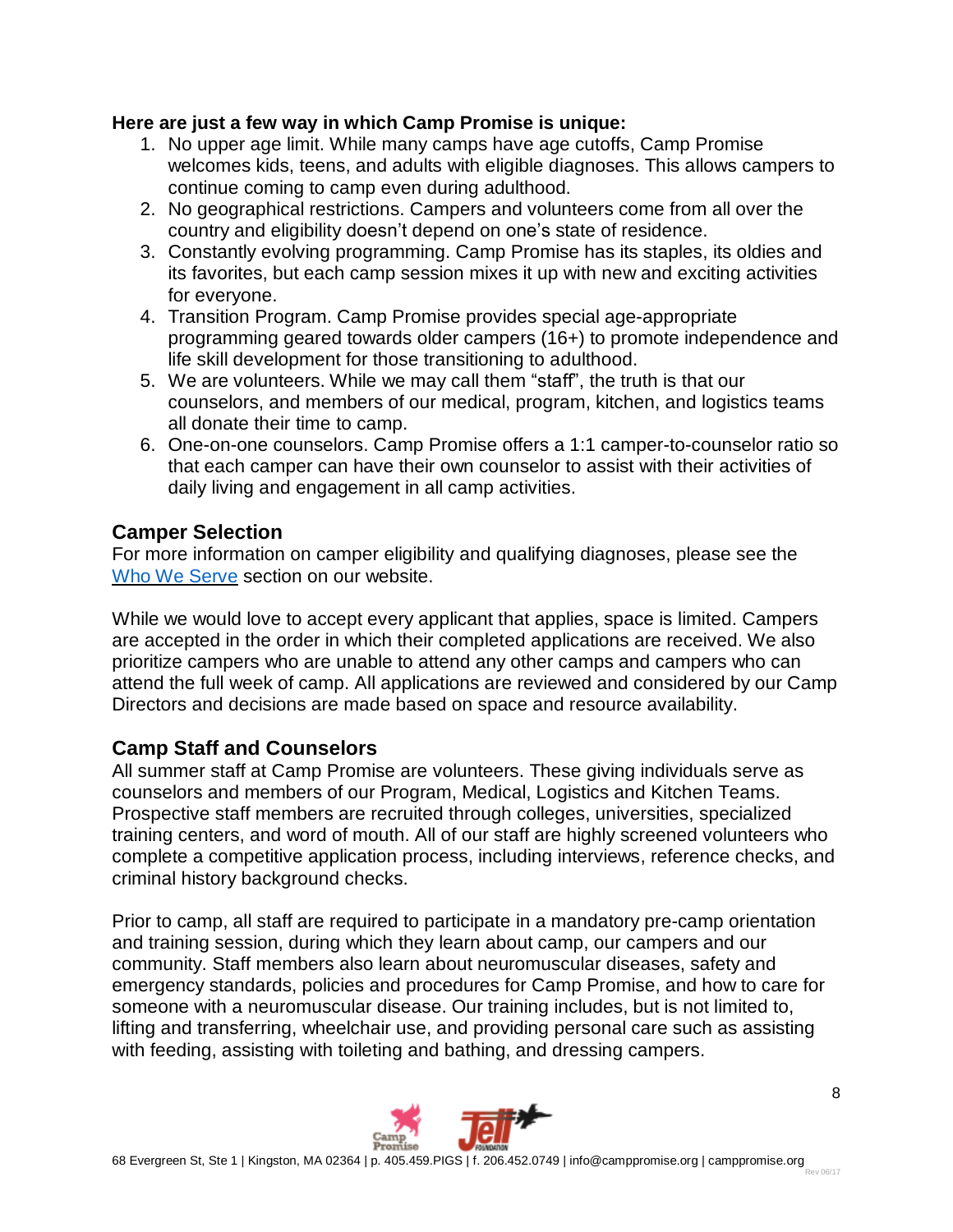Campers are closely supervised at all times with a 1:1 camper-to-counselor ratio. This means that each camper can be assigned his or her own one-on-one counselor for the week of camp. The Camp Directors carefully match each camper with a counselor for the week of camp, and all counselors are provided pertinent registration information before camper arrival. This allows camp staff to get to know each camper better.

The first responsibility of every staff member is to assure that each camper receives these basic needs:

- 1. Safety
- 2. Shelter, food, clothing and hygiene
- 3. Acceptance
- 4. Recognition
- 5. A sense of accomplishment

All of our counselors and camp staff are engaging, enthusiastic, and motivated individuals who will be a camper's buddy for the week. We love them and know campers will, too!

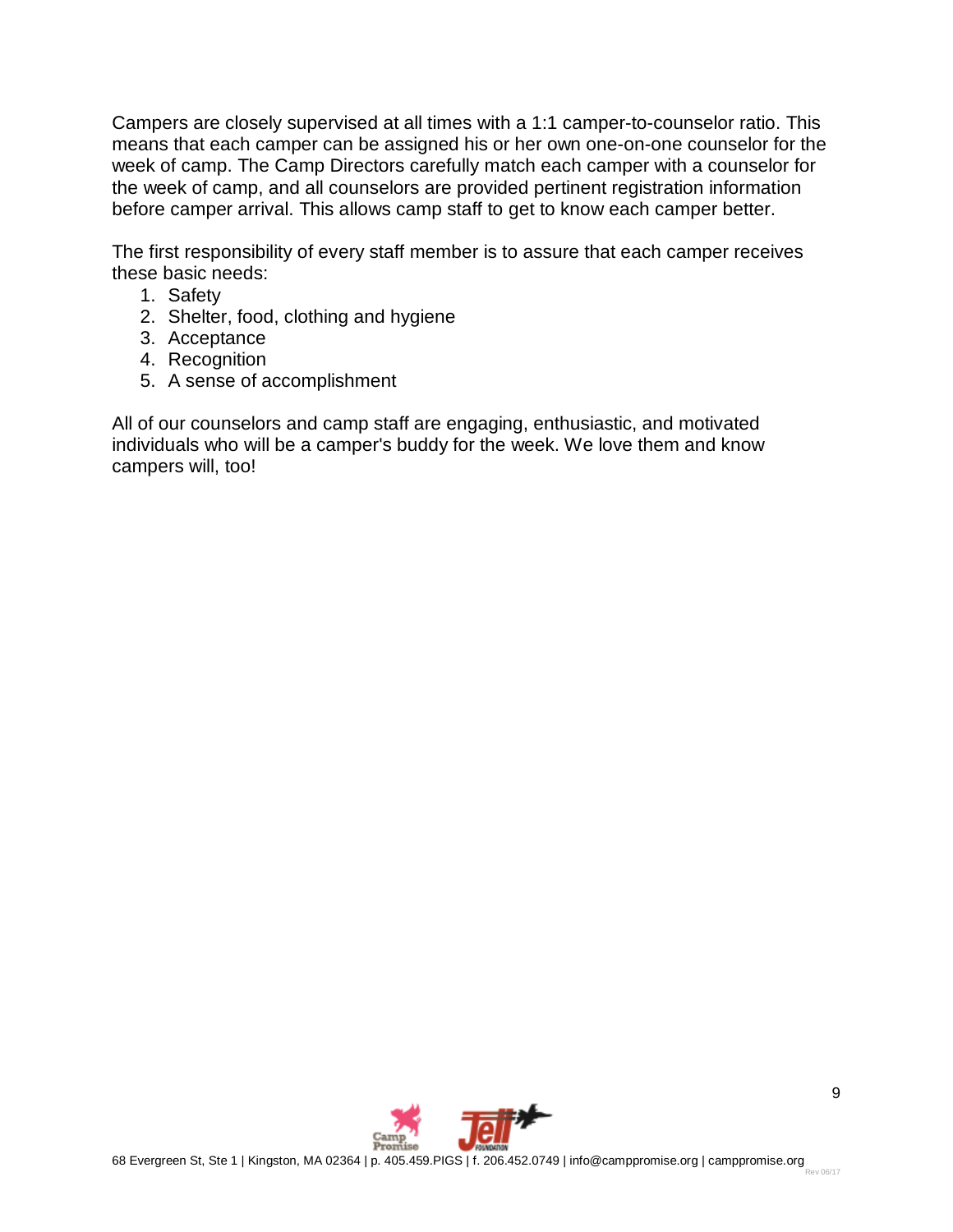# Health and Safety

The health and safety of each camper is our primary concern and begins even before the first day of camp. Here are some of our health and safety procedures:

- 1. We speak with all campers (or their parents/guardians) prior to camp in order to answer all questions and make sure we are prepared to make the camper safe and comfortable at camp. The Medical Team also reviews all camper medical forms and medication lists prior to camp.
- 2. Camp is staffed 24-hours a day by a qualified Camp Director and leadership team, as well as by a Medical Team comprised of currently-licensed nurses. Some camps also have respiratory therapists, doctors, EMTs, physical therapists, and/or occupational therapists on site.
- 3. Campers are always supervised. We provide a 1:1 camper-to-counselor ratio such that each camper is assigned his or her own one-on-one counselor for the week of camp, including in the pool.
- 4. Our camp radios are an integral component of our safety and security plans. Camp leadership team members, Unit Leaders (ULs)s, and Medical, Logistics and Program Team members all carry radios at all times.
- 5. All staff members are trained in and use **universal precautions** when dealing with bodily fluids and providing personal care to campers. Infection control measures such as gloves, antibacterial soap, hand sanitizer, and bleach spray protects both campers and staff from disease-spreading micro-organisms.
- 6. The Camp Director, Medical Team, counselors, and all staff manage the health of all campers by following all parent/physician instructions as documented in the camper's application and on their medical form.
- 7. Campers receive a health screening at check-in where the Medical Team evaluates each camper for illness, injury or communicable diseases, verifies health information and collects all medications.
- 8. All medications remain locked in the nurse's station and are administered by the camp nurse. This includes all prescription medications (such as steroids, antibiotics, birth control pills, asthma medications, insulin, etc.) and all nonprescription medications and vitamins (such as allergy pills, cold tablets, antacids, etc.).
	- a. **\*A note about medications:** Medications (prescription and nonprescription) that are brought to camp must be in their original container, must not be expired, must have the camper's name listed on it, and the label must include the dosage and frequency of administration.
	- b. Our camp nurse will only administer medications listed on the camper's medical form according to the dosing and time instructions found therein. If there is a change in the camper's medication list and/or dosing from what is listed on the medication form, **campers must obtain an updated prescription list signed by their physician.** Packaging with hand noted changes cannot be accepted.
- 9. The Medical Team is responsible for administering medications, providing first aid and seeking emergency medical treatment in the event of an emergency. The

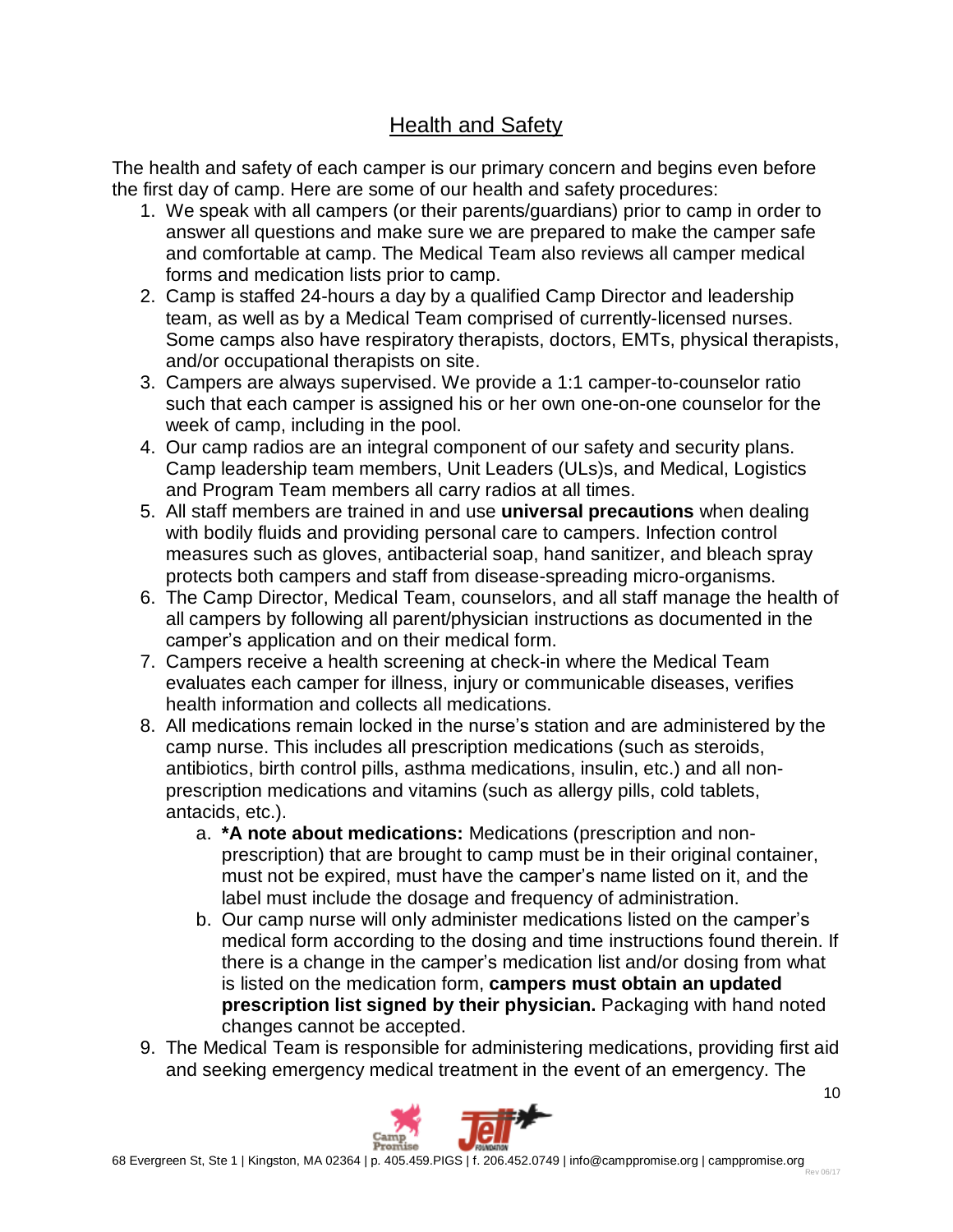Medical Team is able to evaluate and treat most minor illnesses and injuries, as well as stabilize serious medical conditions. Should it be necessary, the Medical Team will also arrange transportation and admittance to a hospital in case of emergency or for an issue that cannot be treated at camp.

- 10.Every precaution is taken to ensure a healthy and safe camping experience for all campers. However, accidents and medical problems do occur. In the unlikely event of a serious injury or illness requiring immediate, specialized medical attention, camper care will be turned over to the local emergency medical service. The use of ground or air ambulance service may be required. Services provided by the Camp Promise Medical Team are offered at no cost. Campers needing additional medical attention on or off property (e.g., prescriptions, doctors, or hospital visits) will be billed for services rendered at their expense. All expenses associated with this additional treatment become the responsibility of the camper and/or their parent(s) or guardian(s), preferably handled through their personal health insurance or supplemental accident insurance. The following procedures will be followed if emergency care is necessary:
	- a. A camper's parent(s) or guardian(s) will be notified of any serious illness or injury as soon as possible. In the case of a severe accident, parent(s) or guardian(s) will be contacted as soon as possible after administering or securing proper medical care.
		- i. In the event that a parent or guardian cannot be reached, the camper's Emergency Contact(s) will be notified. In the event the Emergency Contact(s) cannot be reached, the Camp Director and Medical Team will make decisions on their behalf.
	- b. A staff member will accompany campers requiring medical services off camp property. The staff member must obtain the camper's medical form and copies of their health insurance card from the camp office before leaving camp.

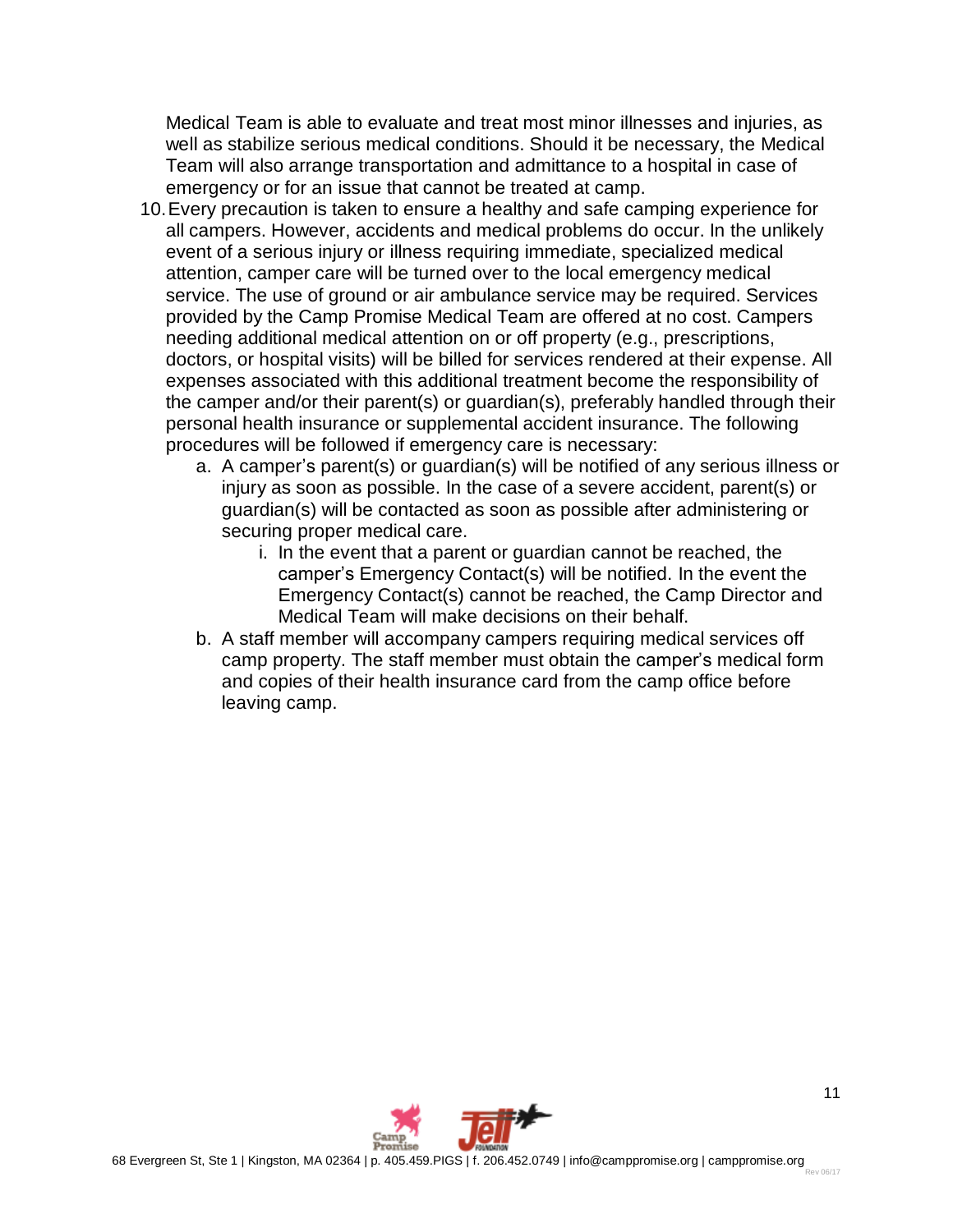# Camp Policies

Camp counselors and staff are the primary instruments through which the objectives, goals, and philosophy of Camp Promise are transmitted to the camper. All campers, counselors, staff, and general volunteers are expected to be aware of and abide by the following policies:

- 1. TOBACCO-FREE ENVIRONMENT: Camp Promise camps and facilities are tobacco-free environments. Smoking or chewing of tobacco is not allowed in any camp facility or on any camp property, this includes vapor cigarettes. Please ask the Camp Director for the designated smoking area. Staff should promptly relay any knowledge of any incidence of smoking or other tobacco use by guests or staff to a Camp Director.
- 2. ALCOHOL/DRUG-FREE ENVIRONMENT: The possession or use of alcohol, illegal, or illicit drugs is not allowed on site or in vehicles and will result in immediate dismissal. This policy also applies to marijuana, even in states where it may be legalized. Staff members are not allowed on site if impaired by the after-effects of drugs or alcohol. Any staff supplying minors with alcohol or any illegal drugs, either on or off site, will be immediately dismissed.
- 3. CLOSED CAMP: Once camp is in session, everyone is required to remain on site. Visitors are not allowed at camp without prior permission from the Camp Director. Any camper who needs to leave camp property during a session must receive specific permission from the Camp Director and arrangements must be made in advance.
- 4. GUESTS: Due to the short duration of our camp sessions and in order to maintain the safety of our camp community, there are limited opportunities for guests and family members to visit while camp is in session. When possible, all visits must be approved by the camp director prior to the first day of camp. All guests and visitors must sign in with the Camp Director or a member of the leadership team. Camp Promise reserves the right to ask anyone to leave the property at any time.
- 5. FACILITIES AND VANDALISM: Campers and staff are responsible for care of the camp's buildings and equipment. Camp Promise does not tolerate marking on walls, cabins, or bunk beds, slashing or carving trees, or other forms of vandalism.
- 6. RELATIONSHIPS AND DATING: Camp is all about the campers and staff are expected to conduct themselves in a way that respects the dignity, personal worth and rights of others, including campers. Camper-counselor relationships are absolutely prohibited.
- 7. CAMPER SUPERVISION: Staff members are required to supervise camper groups at all times and it is camp policy that campers are never left alone and unsupervised. Individual discipline problems impeding positive group life should be reported and discussed with the Camp Director. Staff are expected to care about their campers, to know where they are, what they are doing, and how they are adjusting to camp life.

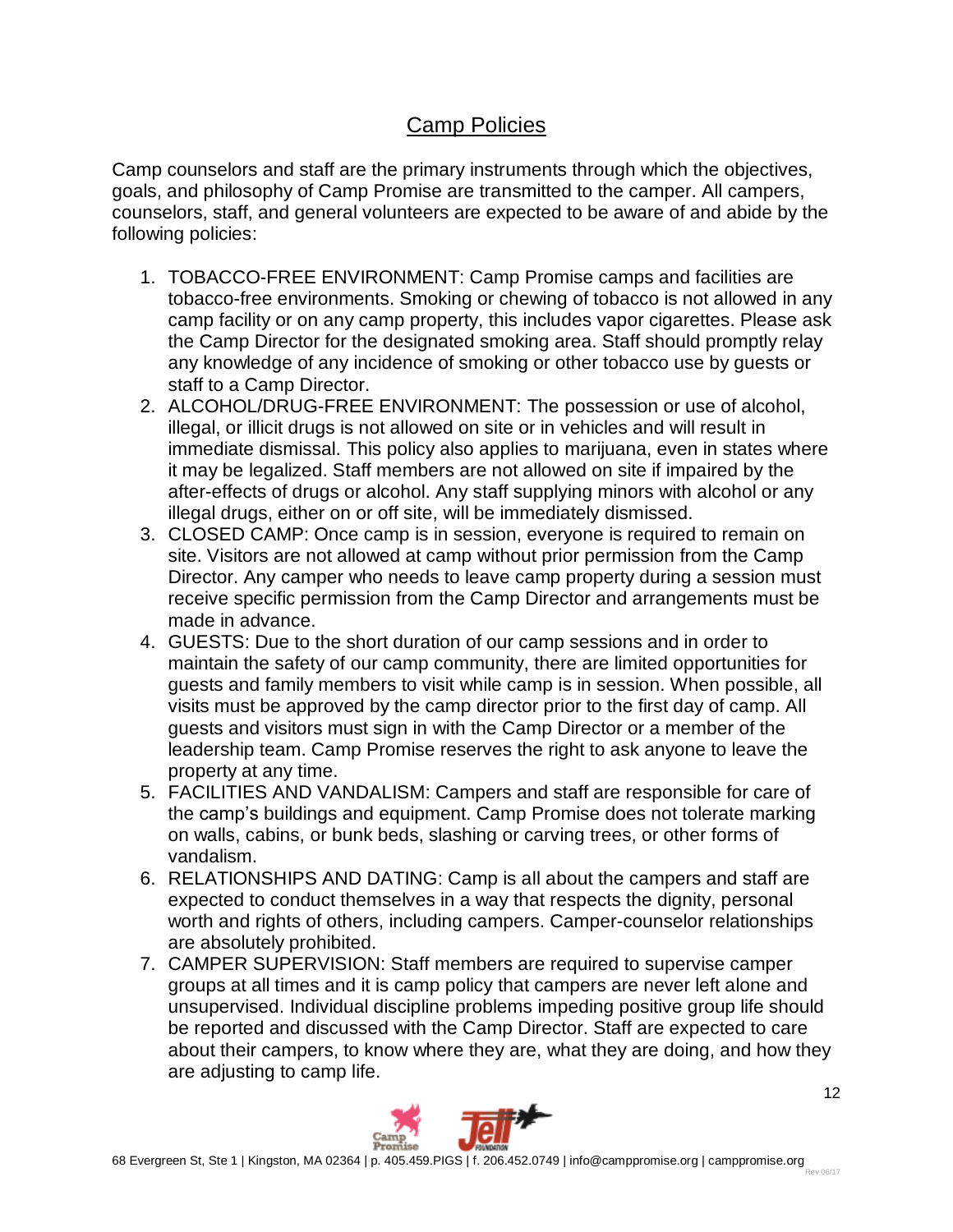- 8. ABUSE AND NEGLECT/CAMPER PROTECTION: As a youth- and young adultserving organization, Camp Promise has a unique opportunity to help protect all campers. We have adopted a comprehensive set of policies and procedures designed to ensure that Camp Promise continues to be safe for all campers and staff. Camp Promise has a zero-tolerance policy for incidents of child abuse. We understand that protecting campers is our most important responsibility, and that our programs serve no positive purpose if we do not ensure their safety. Should a camper have any concerns about their assigned 1:1 Counselor or any staff member at camp, they should speak with the Camp Director immediately and without fear of retribution. In every case, reports of molestation and/or abuse, or suspected molestation or abuse, will be treated with absolute priority. As part of our prevention efforts to keep campers safe, all staff are background checked on an annual basis and trained annually to identify and report suspected abuse.
- 9. CODE OF CONDUCT: All campers are required to read, understand, and adhere to the expectations and Discipline Policy outlined in the Camper Participation Agreement (see Appendix 1). Camp Promise expects these rules and policies to be followed at all times during the week of camp. Camp Promise reserves the right to dismiss a camper if, in the sole discretion of the Camp Director, the camper is not behaving in a way appropriate for a camper at Camp Promise.
- 10.CONFIDENTIALITY: In working with our campers, staff will be privy to information that is confidential in nature, including but not limited to that concerning campers and their families, personal and medical information, and medical records. This information is shared on a need-to-know basis and all are required to maintain strict confidentiality. Professionalism must be maintained at all times and staff are asked to only share information about campers with other staff on a need-to-know basis and in a private setting (out of earshot of other campers or staff). Our commitment to confidentiality continues even after camp.

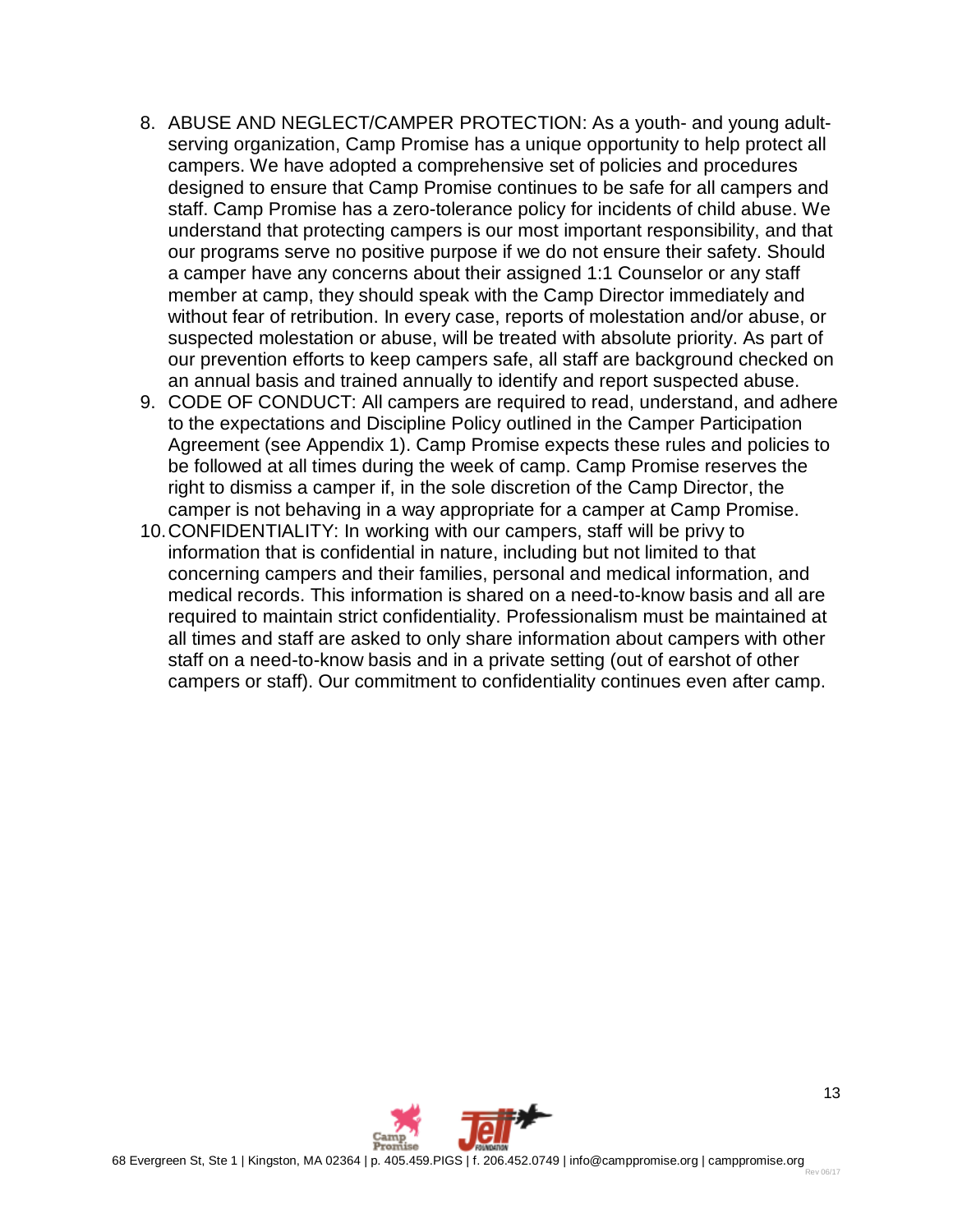# Notification of Parent/Legal Guardian

Camp Promise shall take immediate and necessary action to protect campers from harm and shall immediately notify the participant's parents or legal guardian, when one of the following occurs while in the care of Camp Promise:

- 1. A camper sustains a head injury.
- 2. An accident or injury requiring professional medical care occurs.
- 3. Any other instance where the parent or legal guardian has made special arrangements to receive notifications of an incident of event.

Accidents and injuries other than those specified above shall be reported to the participant's parents at end of camp.

Notification is given in events involving minors and adults with appointed legal guardians, or at consent of adult participants.

# Personal Care

Each camper is assigned his or her own counselor for the week of camp. Our 1:1 camper-to-counselor ratio allows for each camper's physical, social, behavioral and medical needs to be addressed. Camp counselors are responsible for being a friend and for assisting campers with their personal care. All counselors are trained in lifts and transfers, wheelchair use, and providing personal care such as assisting with feeding, using the bathroom, getting dressed, and more. When assisting with personal care away from the rest of the group, counselors are instructed to have another staff person with them in order to protect both parties. We call this The Buddy System.

We also train our staff to involve the camper in their care, ask what they need, and respect their camper's privacy. We therefore ask campers to communicate their needs and preferences with their counselor to the best of their ability.

# What To Pack

Please see the Packing List included in the Welcome Packet for a detailed list of what to pack. Below are just a few special notes about some of the important things all campers will need at camp.

#### **Clothes and Personal Items**

Campers should be sure to pack enough clothing, personal items, and toiletries to last the entire camp session. Laundry will only be available for emergency purposes. We recommend packing layers to accommodate various types of weather. Please be sure to clearly mark and label all personal belongings prior to camp.

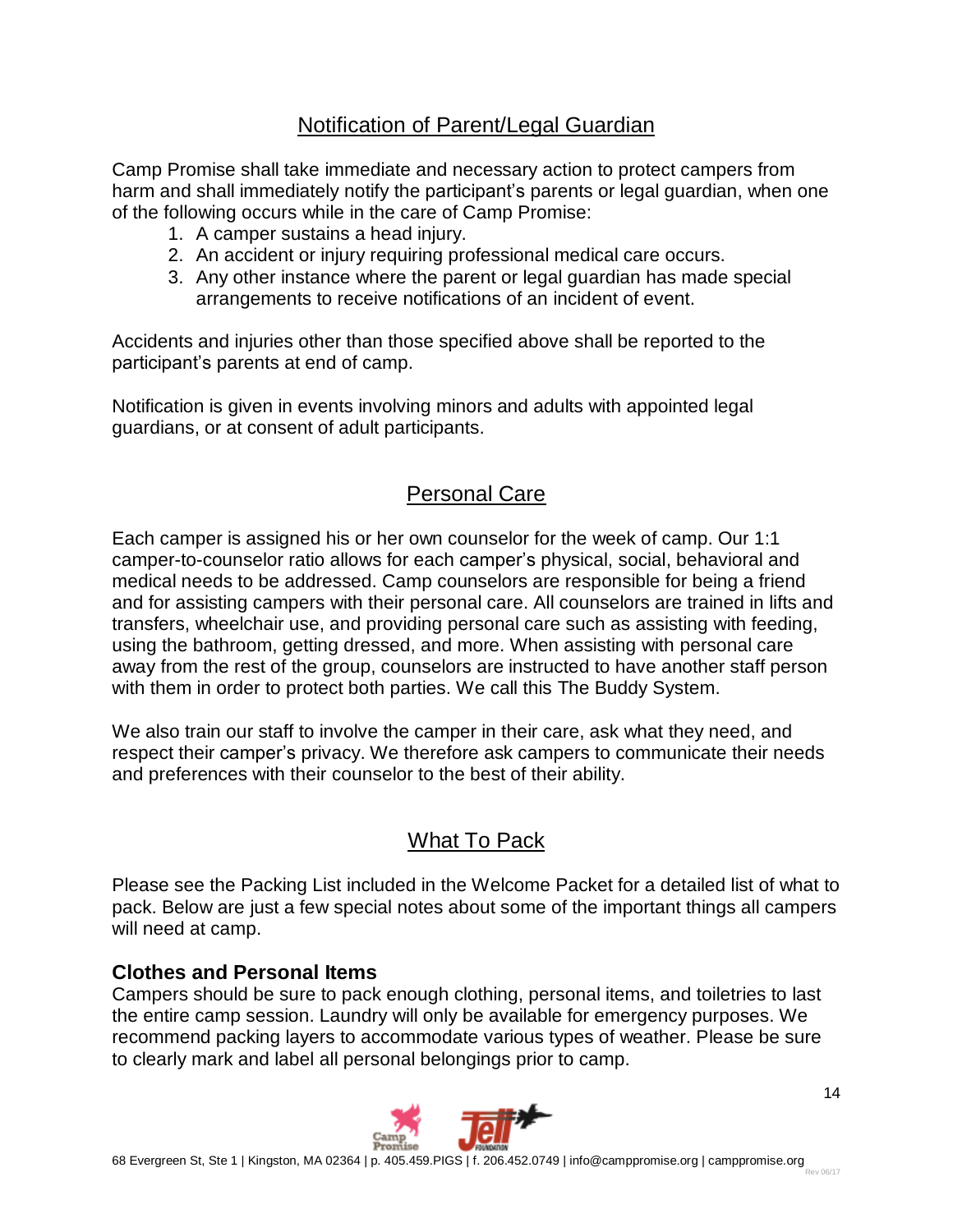#### **Linens**

Campers will also need to provide their own sheets, blankets, pillows and towels. If extra pillows are needed for positioning, or if an egg crate, mattress topper, or alternating pressure pad is used, please pack those, too.

**NOTE:** Campers at our Camp Promise-East location in Connecticut DO NOT need to pack sheets and pillows as these two items will be provided by the facility. While blankets are also available, the air-conditioned cabins are sometimes chilly at night and therefore we recommend campers bring their own blankets/sleeping bag. Towels are not provided by the facility, so campers should bring their own. If extra pillows are needed for positioning, feel free to pack those, too.

## **Costumes**

We also encourage everyone to pack costumes and accessories to match each day's theme. Rest assured, campers will receive their Welcome Packet via email with a list of theme days with enough notice to stock up on themed attire!

#### **Medications**

Please pack enough medicine for the entire duration of camp + two days. Remember that all medications must be labeled, identifiable, and brought to camp in their original packing. Original bottles and labels are required for ALL medications, including supplements, vitamins, over-the-counter medications, prescription medications, etc. Weekly pillboxes will not be accepted. All medications will be turned in and reviewed by our camp nurse during camper check-in and will be administered by the camp nurse during the week of camp as described on the camper's medical form.

If there is a change in the camper medication list and/or dosing from what is listed on the camper's medication form, **campers must obtain an updated prescription list signed by their physician.** Packaging with hand noted changes cannot be accepted.

#### **Medical Equipment**

Campers should bring any and all medical equipment that they use at home so that their time at camp can be as comfortable and safe as possible. This may include wheelchairs, Hoyer lifts and slings, alternating pressure pads, mattress toppers and egg crates, shower chairs, braces, walkers/strollers, pillows, wedges, etc. Don't worry, we have room for it all!

Rev 06/17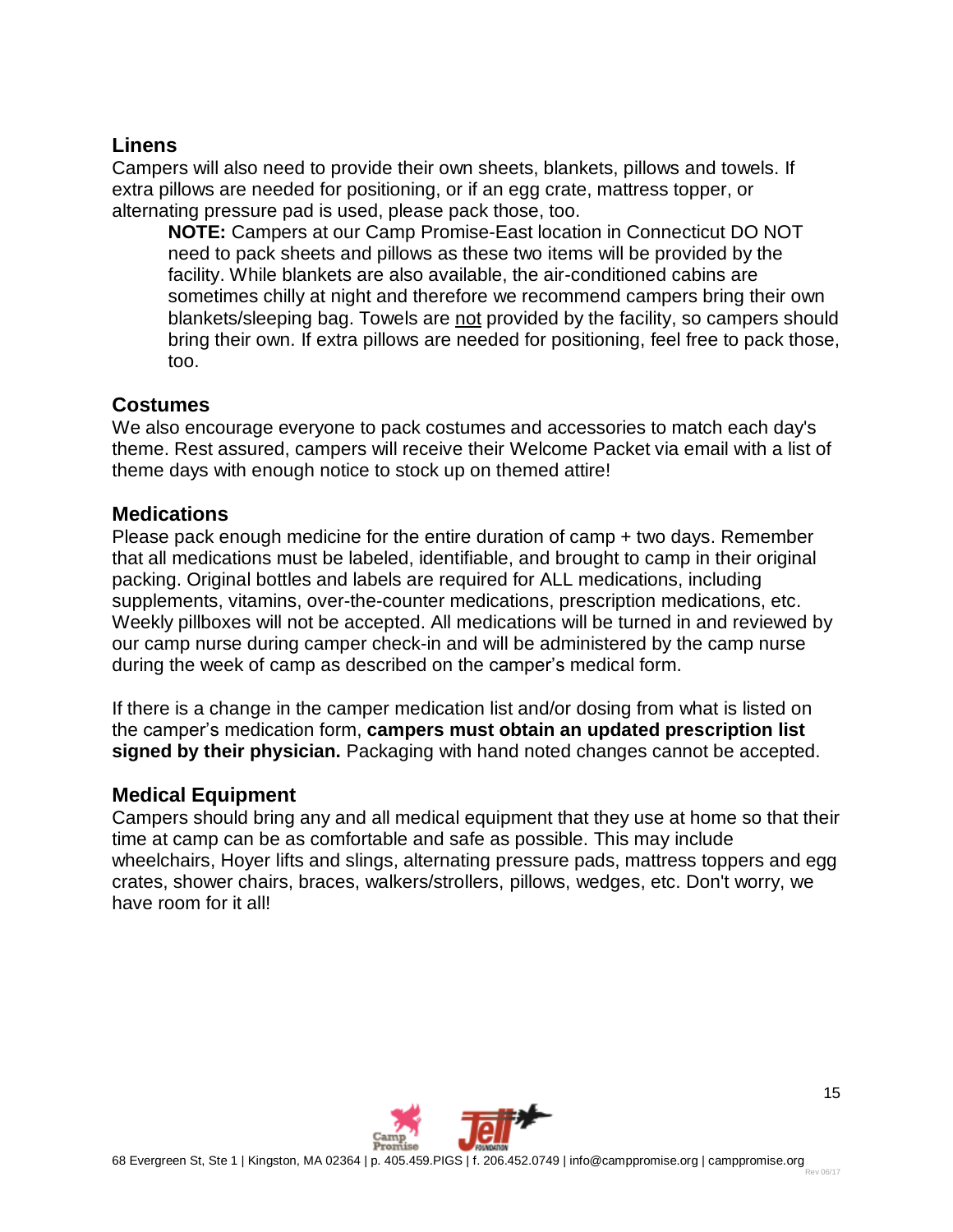# Guide to Check-In

Check-in day is an exciting day at camp. Please review the procedures outlined below so we can work together in making it a smooth and exciting experience for all. Here's the process for checking campers in and out of camp:

- 1. Parents or guardians are asked to bring their camper to camp at the drop-off time provided in their confirmation letter. **If campers arrive earlier than the designated check-in time, they will be asked to leave and return at the designated time.**
- 2. Upon arrival, cars will be met by a staff member who will direct campers and their families to a parking spot or drop-off point. The camper's assigned counselor will introduce himself/herself and a crew of bellhops will also be available to unload the vehicle and move the camper's bags and equipment to his/her cabin. **IMPORTANT**: Make sure to remove any medications from bags and luggage before the bellhops deliver it all to the camper's cabin, as all medications will need to be turned in to the nurse as part of the check-in process.
- 3. While our bellhops do the heavy lifting, counselors will escort campers and their families through the following check-in process:
	- a. **Table 1:** Complete a check-in form, ensure all paperwork is set and confirm camper's contact information for the Camp Promise yearbook. **NOTE**: If the person who will be picking up the camper at the end of the week is not a parent or guardian, now is the time to tell our staff.
	- b. **Table 2:** Pick up a copy of the week's activity schedule, sign up for electives (if applicable), and grab a piece of Camp Promise swag. This is where caregivers and families will learn how they can stay in touch throughout the week.
	- c. **Table 3:** Meet our nurse(s)! Complete a quick health screen, turn in medications, review dosing instructions, and discuss any special medical concerns or needs.
- 4. Once checked-in, counselors will show campers and their families to their cabin where campers can unpack, set up their bed, and meet other campers in the cabin. This is also a good time for campers, parents, and caregivers to share any special instructions or routines with their counselors, including a demonstration of how campers like to be lifted and transferred and any stretches or treatments campers do.
- 5. After campers are unpacked, families and caregivers will have the opportunity to say goodbye to campers and start their return trip home. Campers will then proceed with their counselor to lunch or arts and crafts.
- 6. Lunch will be provided to campers on check-in day, usually at 12:00pm or 12:30pm. Families are asked to depart camp prior to lunch.
- 7. A camper's first job at camp is to make a nametag, so head on over to Arts and Crafts!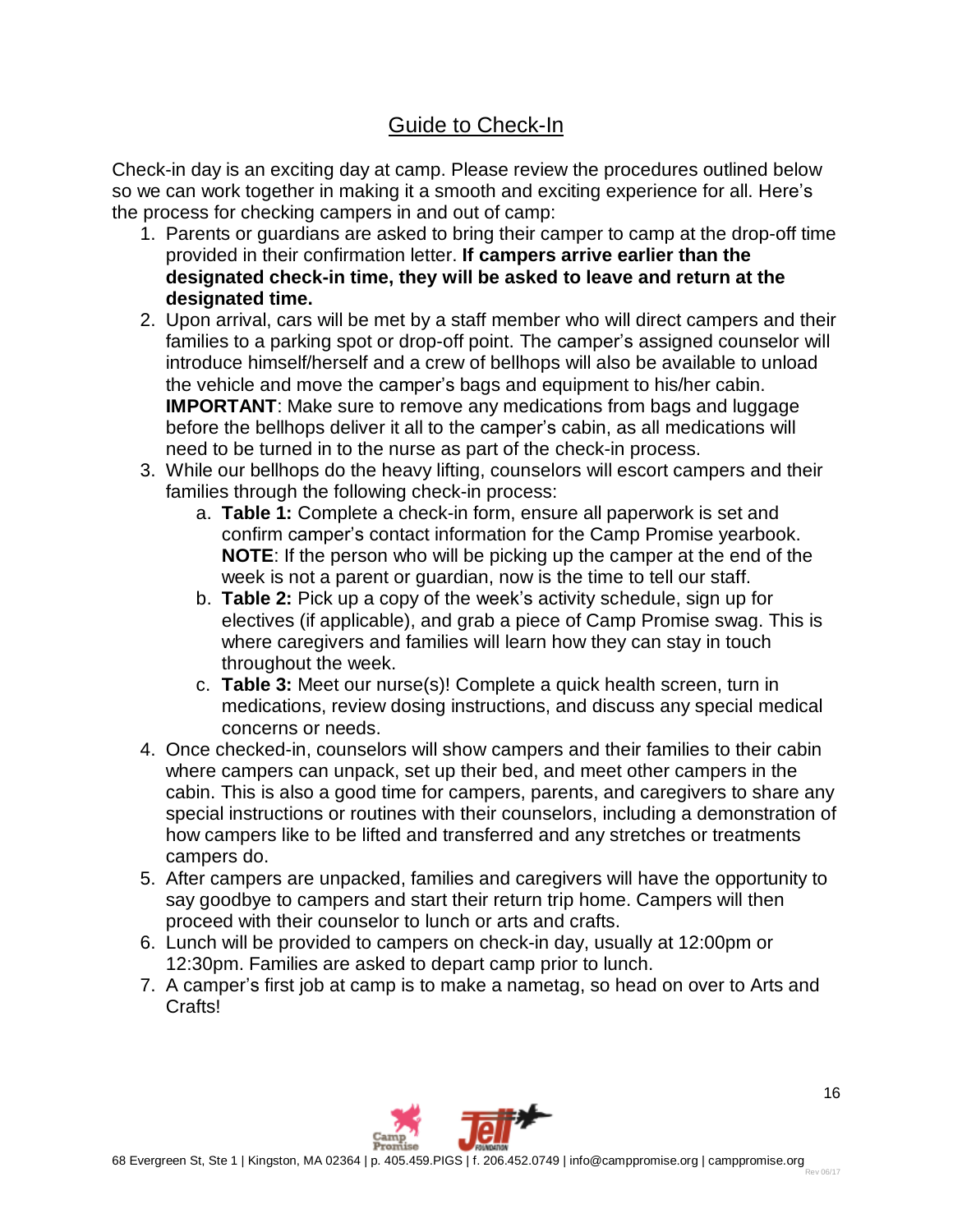# Camper Pick-Up

The last day of camp is always bittersweet with lots of hugs and "see you soons." Please refer to the confirmation email for exact times and locations. Here is the general process for checking out of camp:

- 1. Parents and caregivers are asked to arrive at 10:00am on the last day of camp. An earlier pick up can be arranged by calling camp at least one day in advance, but the earlier the notification, the better.
- 2. All campers and caregivers must stop by the following tables before departing:
	- a. **Table 1:** Camp Nurse—Pick up remaining medications or empty bottles.
	- b. **Table 2:** Lost and Found—Please check the lost and found table for any items that may have been misplaced during the week. Any unclaimed lost and found items that lack camper identification will be donated after camp.
	- c. **Table 3:** Camp Store—Check out our camp store and purchase camp tshirts, hats, water bottles, bandanas, pins, bracelets, necklaces and more!
- 3. Counselors and bellhops will assist with loading luggage into camper vehicles.
- 4. Campers should check out with their Counselor, Unit Leader and the Camp Director.
	- a. **\*Please note,** our staff cannot accept tips. If campers or their families wish to show appreciation for the care and service our staff provided, please contribute to Camp Promise online or by seeing the Camp Director at checkout.

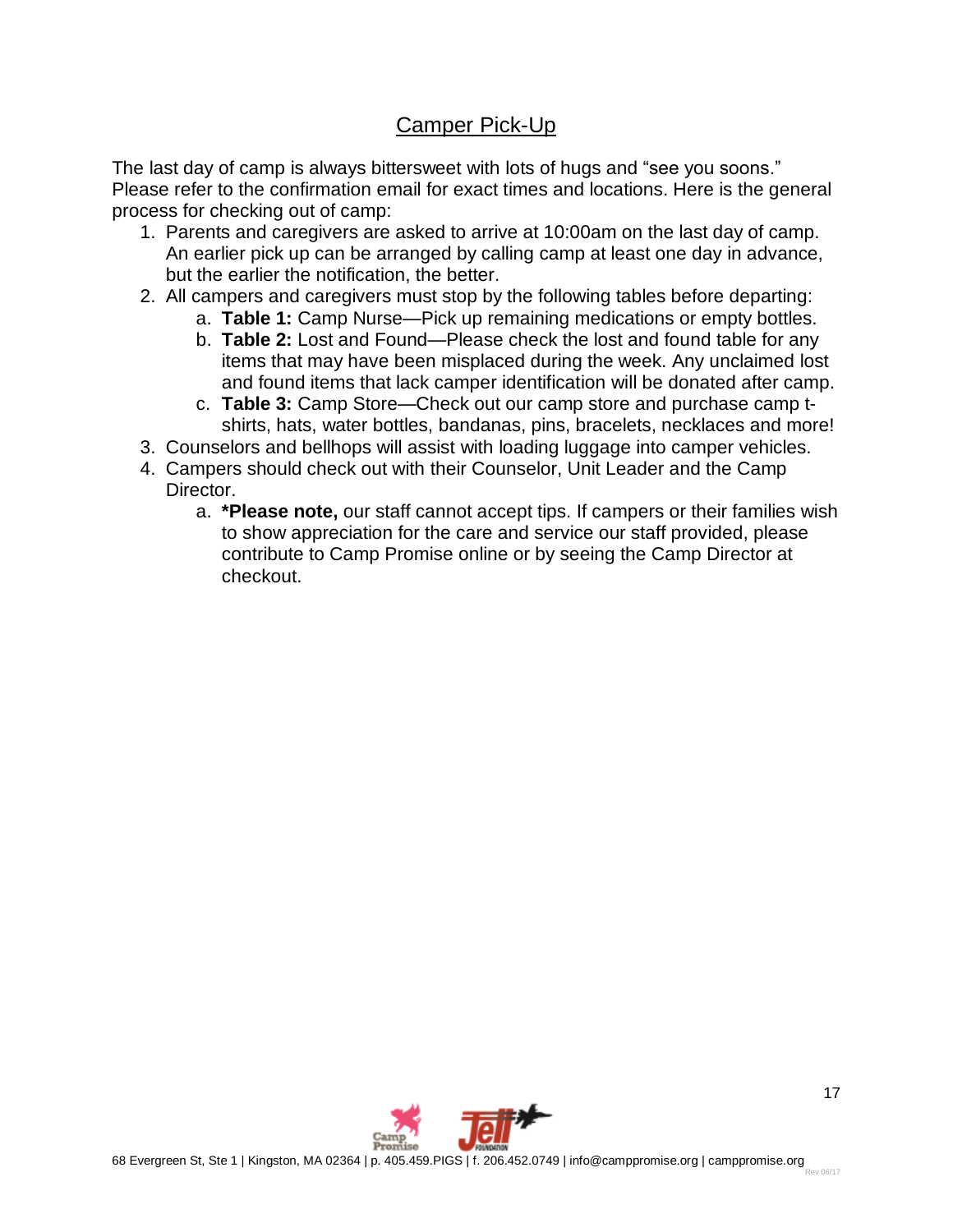# A Day In The Life At Camp

At all of our camps, our days are filled with traditional camp activities, like swimming fishing, boating, arts and crafts, nature, science, sports and wheelchair soccer, pranks, etc. Each session also has a Casino Night and a Prom dance at the end of the week. We also like to mix things up and provide unique and creative activities. While our programming is ever-evolving, in the past we've done wheelchair accessible hot air ballooning, adaptive bicycling, live-band karaoke, and more.

Sometimes campers will hang out and do activities with their cabin, and at other times we'll do things all together as a group. For example, camp-wide activities have included scavenger hunts, music trivia, Jeopardy, dueling pianos, and guest entertainers such as improv groups, rock bands, swing dancing troupes, and more. In general, we have a flexible schedule that allows campers to choose what activities they wish to engage in, and there's plenty of time for just hanging out with friends and cabin mates.

We also have a Transitions Program for our 16+ campers that promotes independence and personal decision-making. In the past, this has included sessions on self-defense tailored to our campers' needs and abilities, adaptive technology, dating and relationships, attending college, applying for jobs, and resume writing.

| 7:30am             | Wake up, get dressed and ready for the day.                                 |
|--------------------|-----------------------------------------------------------------------------|
| 8:30am             | <b>Breakfast</b>                                                            |
| 9:15am             | Flag raising                                                                |
| 9:30am             | Activity block 1 (e.g.: arts and crafts, music, science)                    |
| 10:30am            | Activity block 2 (e.g.: drama, archery, fishing)                            |
| 11:30am            | Elective (e.g.: filmmaking, computer science, journalism/camp<br>newspaper) |
| 12:30am            | Lunch                                                                       |
| 1:30 <sub>pm</sub> | <b>Hangout Hour</b>                                                         |
| 2:30 <sub>pm</sub> | Camp-wide activity (e.g.: capture the flag, trivia, wheelchair soccer)      |
| 3:30pm             | Swimming and free choice                                                    |
| 6:00pm             | <b>Dinner</b>                                                               |
| 7:00pm             | Camp-wide night activity (e.g.: campfire, Casino Night, camp dance)         |
| 9:00-11:00pm       | Cabin-based curfews and hangout time                                        |

#### **Sample Schedule**

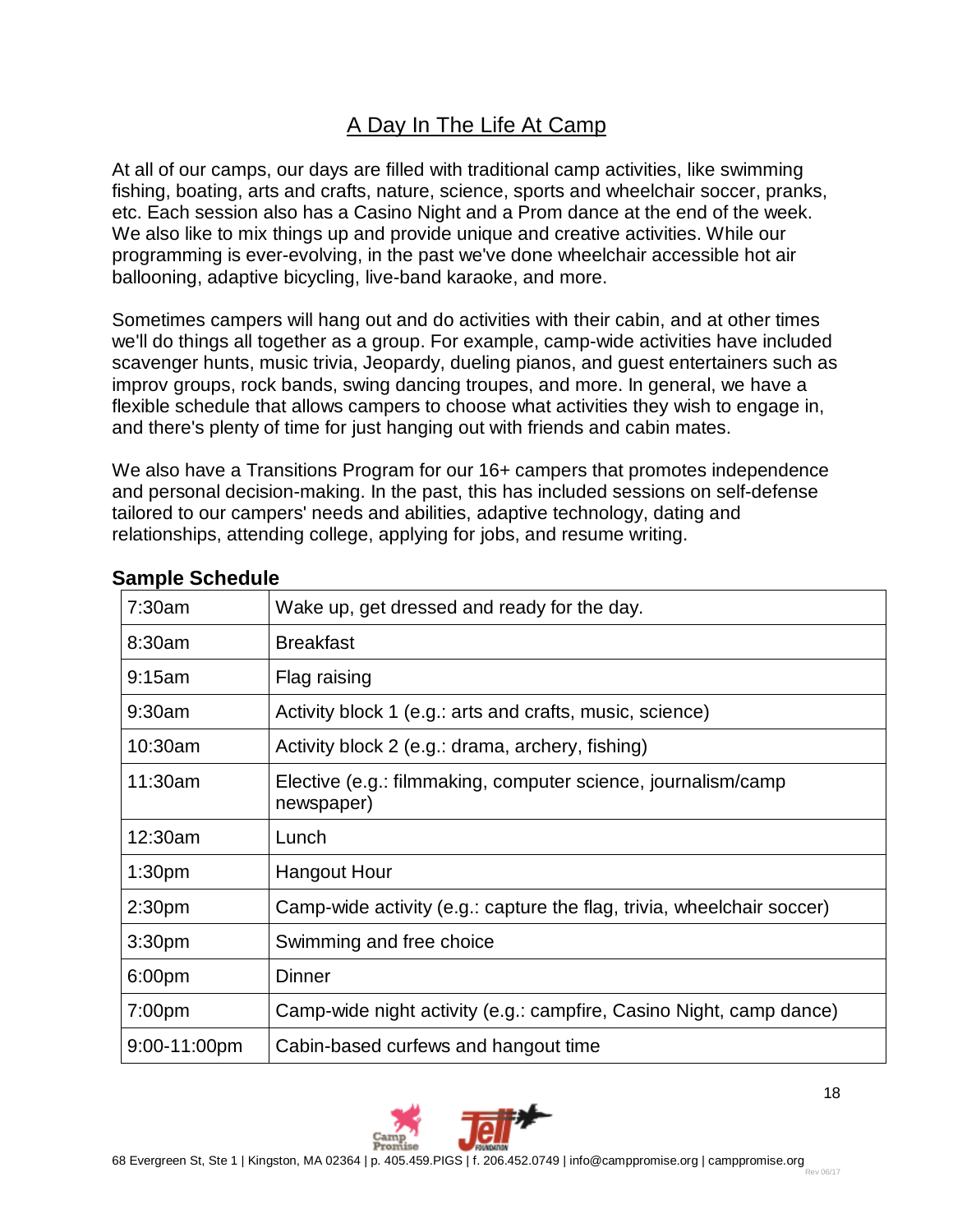We think of our camp schedule as a buffet of options for camper. While campers are required to be with their counselor at all times, campers are not required to attend all events as scheduled. Our schedule provides flexibility and there are often multiple activity choices for campers to choose from.

## **Swimming At Camp**

In order to keep all campers and staff safe during the week, the following swimming policies have been established:

- 1. State law and camp policy require the presence of a certified lifeguard for all swimming and boating activities.
- 2. Camp Promise policy dictates that there is a 1:1 camper-to-counselor ratio within the pool at all times. All counselors must also stay within an arm's reach of their assigned camper at all times while in the pool.
- 3. Any person showing evidence of any communicable skin disease, sore or inflamed eyes, cold, nasal or ear discharges, or any other communicable disease may not swim in the pool.
- 4. Any person with excessive sunburn, open blisters, cuts, or bandages may not swim in the pool.
- 5. Anyone experiencing or recovering from diarrhea or who has had any signs or symptoms of a gastrointestinal (stomach) disease in the past 14 days should not enter the water.
- 6. All persons in diapers must wear plastic pants with snug fitting elastic waist and leg bands. **\*Please ensure that campers pack a pair of plastic or rubber pants if the camper uses diapers and will want to swim while at camp. Participants without these pants will not be able to participate in aquatic activities.**
- 7. Conduct that endangers the safety and comfort of others shall be prohibited.
- 8. Any additional aquatic facility rules will apply on a facility-to-facility basis.
- 9. Participation in all aquatic activities is at discretion of camp lifeguards and other aquatic facility lifeguards and staff.
- 10.Life jackets and pool noodles will be provided, but we recommend that campers who use special life jackets or pool equipment to bring their own to camp.

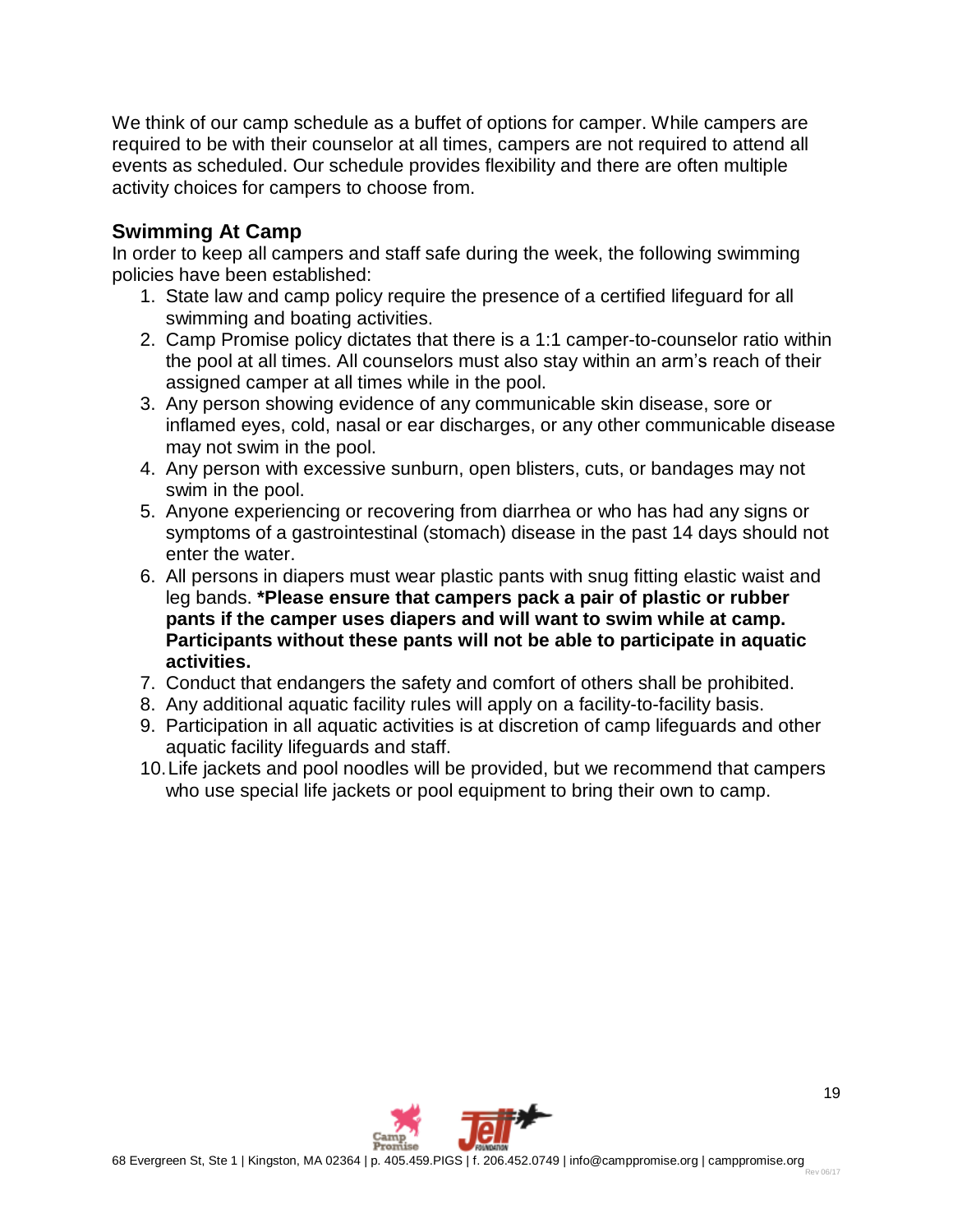# General Camp Info

# **Cabins**

Campers are divided into cabins based on age and gender. This means that male campers bunk with male campers, and female campers bunk with female campers. Our 1:1 counselors sleep in the cabins with their campers and provide any night care needed. Our female campers are always assigned 1:1 with a female counselor, so our female camper cabins only have female counselors. For male camper cabins, some have co-ed counselors while others may have male-only staff. Please be sure to include counselor preferences on the application and during the Camp Promise interview.

Cabin assignments vary each year based on camper enrollment and space availability. All cabins are color-coded and typically divided in the following ways:

> Green: Youngest male campers Orange: Young adolescent male campers Blue: Older adolescent male campers Black: Oldest male campers Purple: Female campers

Cabins differ slightly across our three sites, but most cabins have central heat and air or are temperature controlled. All cabins also have outlets for charging wheelchairs and any medical equipment needed at night.

Campers sleep on the bottoms of bunk beds, single beds, or in hospital beds, based on preferences expressed in each camper's application and interview. All hospital bed requests must be made at least one month prior to camp. Storage areas for campers' belongings are also available. Each cabin has accessible toilets and roll-in showers. Camp has a limited number of shower chairs to share, so it may be helpful for campers to bring their own, especially if they require one with a headrest.

## **Camper's Belongings**

Camp Promise is not responsible for any theft, loss, or damage of personal property. Every effort is made to keep camper's property and clothing together, including keeping cabins clean and organized. In spite of all precautions, items may be lost at camp. To keep track of belongings, we recommend labeling camper's clothes and personal items. Please do not use other's personal belongings without explicit permission from their owner.

#### **Laundry**

Camp Promise does not provide laundry service during camp. Laundry will be done for emergency laundry needs only. Make sure to pack enough clothes for the entire week of camp, including the theme days and special events planned. Please don't expect campers to return with all clean clothes, and we recommend campers bring a laundry bag or plastic bag with them to camp to use for dirty clothes.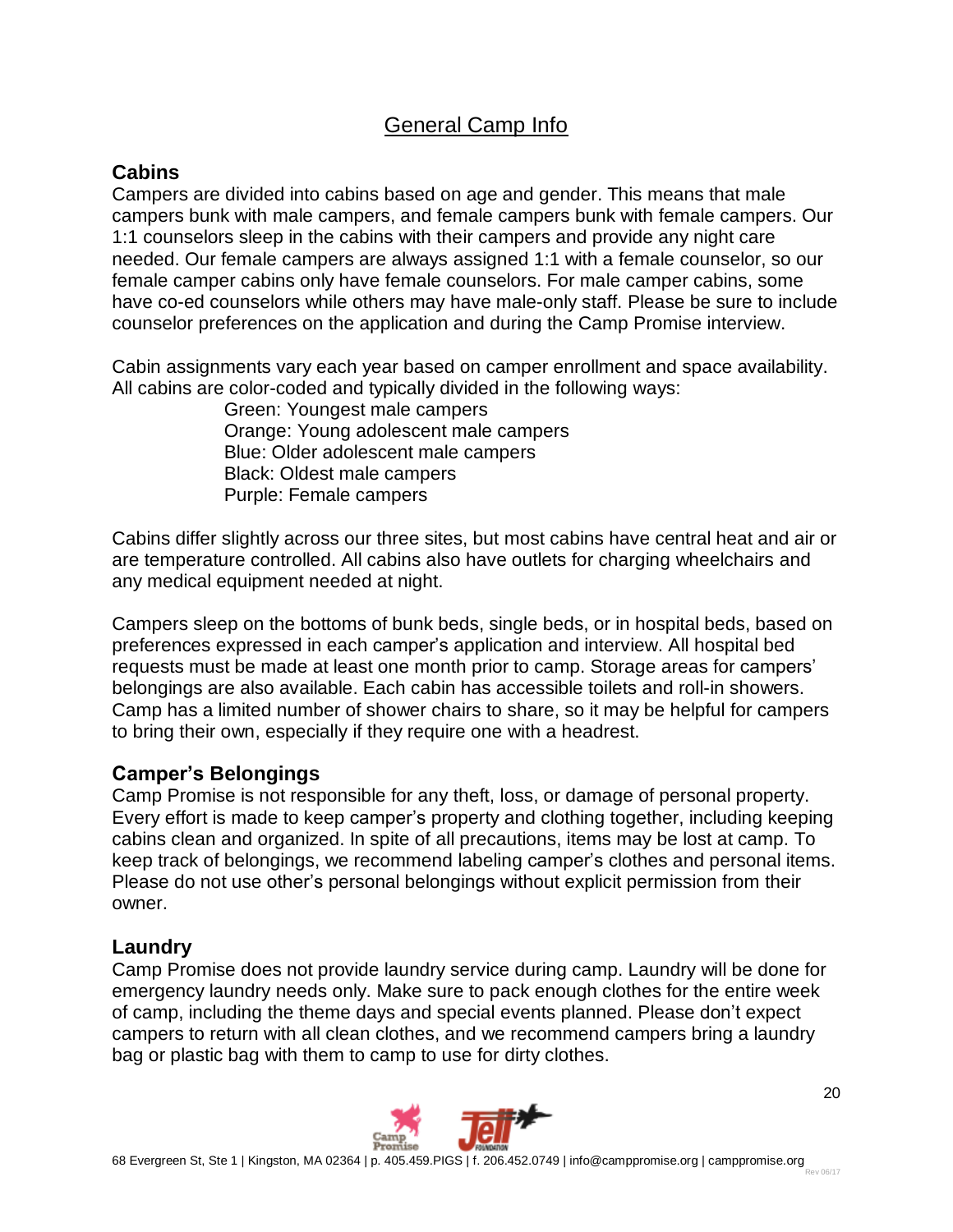#### **Lost and Found**

Lost and Found items will be collected throughout the week and stored in a central location. At the end of each week, all remaining Lost and Found items will be displayed during camper pick-up. Campers, parents, and caregivers are asked to double-check the cabins, activity areas, and the Lost and Found table before departing. Any Lost and Found items that lack camper identification will be donated after camp. Camp Promise is not responsible for lost or stolen items.

## **Contacting Campers At Camp**

For parents and caregivers who wish to let a camper know they're thinking about them while at camp, the following are ways to reach campers at camp:

- 1. By Mail: See Mail section below for site-specific addresses.
- **2.** By Phone: To foster a sense of community, we ask all campers and volunteers to turn off their phones while at camp. Please call the Camp Directors to speak with a camper or camp staff. **Camp Phone: 405.459.PIGS (7447)**

#### **Mail**

Some campers love to receive mail. Each camper receives a mailbox at camp that is used for intra- and inter-camp mail. Parents, caregivers, family and friends may leave pre-written mail with the camp staff during check-in to be delivered to campers during the week. Or, they may send letters using traditional mail. Please ensure that the mail is sent early in order for the camper to receive it during his/her stay at camp. We do not forward mail after the camper has left. See below for the mailing addresses below for our three camps:

| Camp Promise-East (CT):    | Camper Name, Camp Promise<br>c/o Channel 3 Kids Camp<br>73 Times Farm Road<br>Andover, CT 06232                            |
|----------------------------|----------------------------------------------------------------------------------------------------------------------------|
| Camp Promise-Rockies (CO): | Camper Name, Camp Promise<br>c/o Rocky Mountain Village<br>2644 Alvarado Road<br>Georgetown, Colorado 80444                |
| Camp Promise-West (WA):    | Camper Name, Camp Promise<br>c/o Camp Stand By Me<br><b>PO Box 289</b><br>17809 S Vaughn Road KPN<br>Vaughn, WA 98394-0313 |

Rev 06/17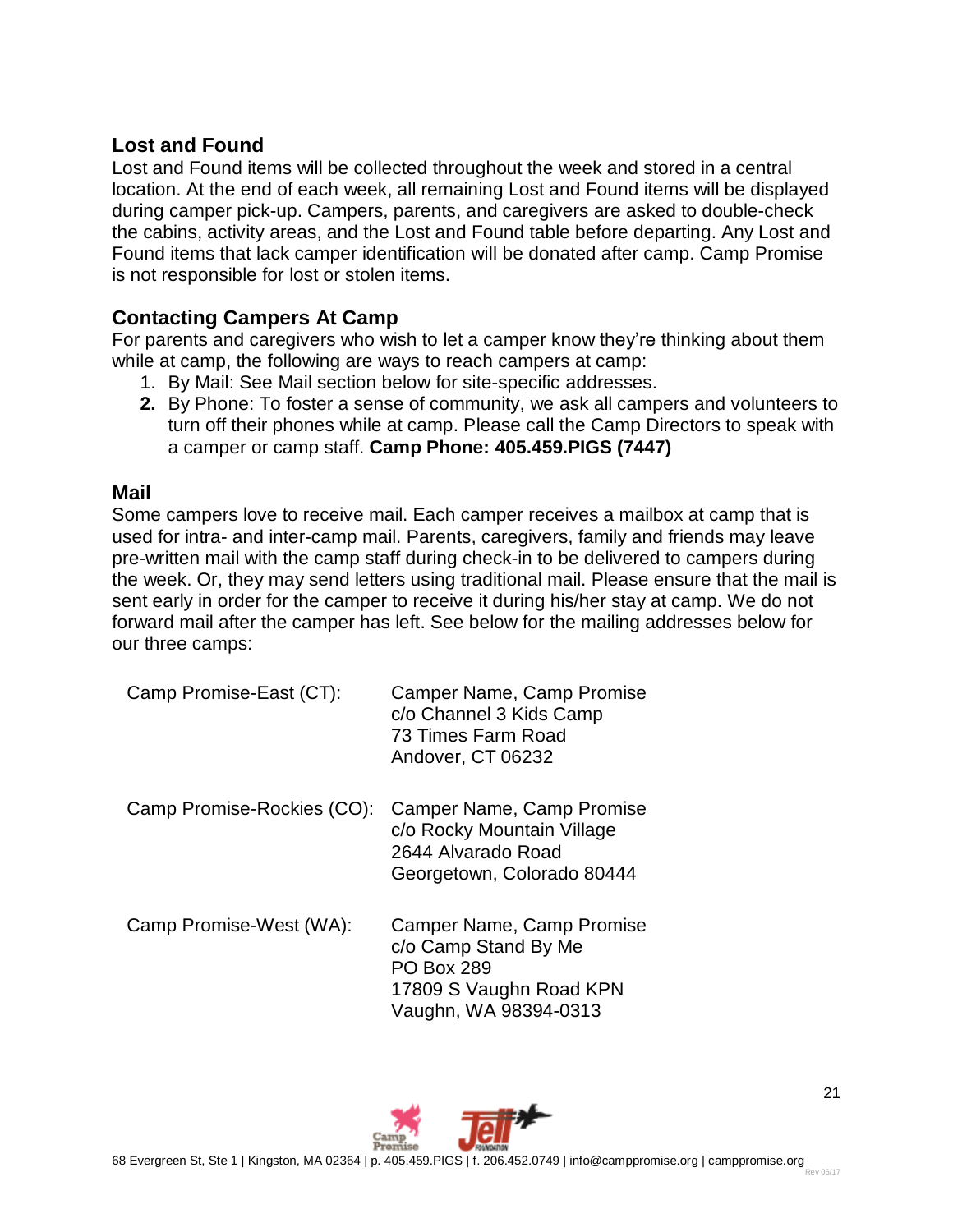#### **Meals**

Our goal is to provide high quality food in a well-balanced menu. The kitchen staff provides three meals a day plus snacks, and is well versed in the needs of modified diets, including consistency changes, vegetarian diets, gluten-free diets, dairy-free diets and food allergies. Individuals with special dietary requests should include this on their application and in their interview. Please remind counselors of any dietary needs upon arrival at camp. In some cases, campers may need to bring supplemental food items to satisfy special needs.

All counselors are trained to aid campers who may require assistance with feeding. Campers should review mealtime needs with their counselors upon check-in.

## **Tips and Gratuities**

We expect our staff to treat all campers equally. Therefore, our staff are asked not to accept tips or gratuities from parents, caregivers, or family members of campers. Campers and their families that wish to show appreciation for the care and service our staff provided are asked to contribute to Camp Promise online or by seeing the Camp Director at checkout.

#### **Electronic Devices**

Camp Promise discourages the use of electronic devices while at camp (with the exception of medical equipment). Please leave portable video games, iPads, laptops, and cell phones at home. We're roughing it for the week and there will be plenty of entertainment at camp. For those who bring their cell phones, we ask that they be placed on airplane mode and only used for photos, appropriate music, and alarms. Please note that there is no Wi-Fi at camp and due to our large campuses and remote locations, cell phone service may not extend to every area of camp.

Camp Promise does not take responsibility for any electronic devices brought to camp. Assistive devices are permitted.

## **Weather**

Camp operates rain or shine. Campers should pack and be prepared for any weather. In the event of severe weather, campers will resume activity in shelters and/or buildings. Please pack layers as we are outside the majority of the day.

## **Transportation**

Camp Promise does not provide transportation to and/or from camp, but we can work with campers as they explore their transportation options. At no time are campers to be transported in private staff vehicles; in the event of a health emergency, 911 will be called and used for transportation. Please contact our office with any questions.

## **Sunscreen and Bug Spray**

Campers will be outside the majority of the day and are required to wear sunscreen

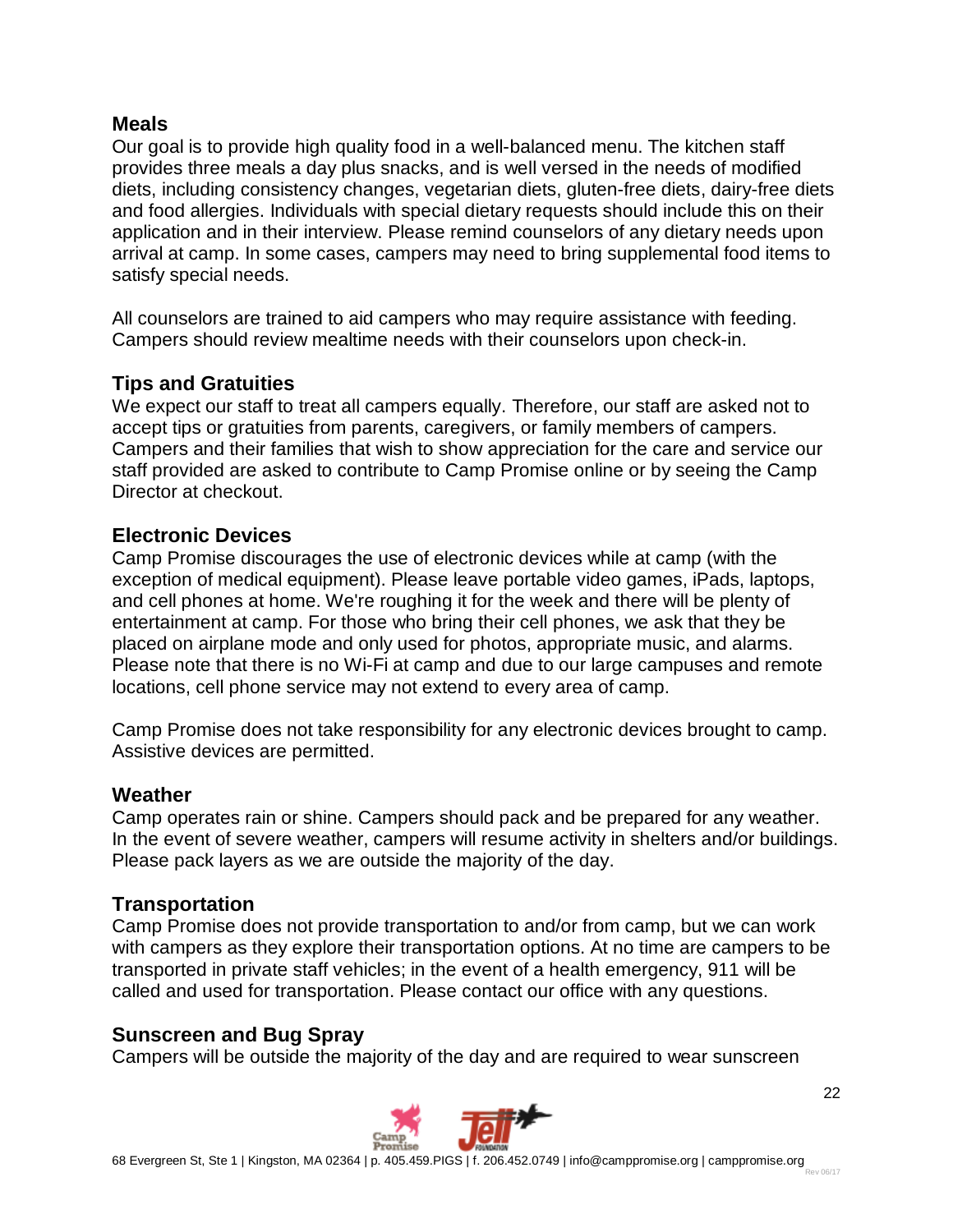while at camp, so please make sure to pack enough sunscreen for the week. Due concerns regarding Lyme Disease and deer ticks, we also encourage campers to pack bug spray. While we are able to provide some sunscreen and bug spray for campers, if campers have sensitive skin, we ask that they provide their own. If campers would not like us to use sun block or bug spray on them, please notify the Camp Director.

## **Curfew**

Camp Promise operates a curfew policy for both campers and staff. These guidelines are intended to allow adequate rest after the day's events and enough sleep to keep energy levels up to ensure a quality experience and care for all participants. The curfew is set by the Camp Director and posted on the camp schedule.

## **Social Media**

We understand that the use of social media is a common method for sharing information and experiences with parents, caregivers, and our greater camp community. However, Camp Promise must also ensure the confidentiality and dignity of our campers, and the integrity of our organization is preserved in public forums. We encourage campers and their family and friends to "Like" and follow Camp Promise on Facebook (we have four accounts: Camp Promise, Camp Promise-East, Camp Promise-Rockies, and Camp Promise-West), Instagram and Twitter. When camp is in session, Camp Promise will post photos daily on Facebook and Instagram. We will not tag campers nor post camper names, but welcome campers and families to tag themselves.

#### **Pranks**

Pranks are a popular tradition at Camp Promise and add a dimension of fun and creativity. All pranks must be pre-approved by the Chief Prank Approver. Pranks that physically or emotionally hurt others, or that destroy others' property and possessions are prohibited.

## **Golf Carts**

Golf cart use is reserved for the Leadership, Medical, Logistics and Program teams only. All golf cart operators must have a valid driver's license on file with Camp Promise. At no time will campers be permitted to ride in golf carts.

## **Service Animals**

We welcome service dogs at Camp Promise but require advance notification from campers who are planning to bring theirs to camp for the week. Vaccination records must also be submitted for each service animal prior to camp. We recognize that these helpers are here to work and will likely go everywhere with their owner. Please be sure to pack their leash and vest, enough food for the week, bowls for food and water, plastic bags for picking up after them and their dog beg (if applicable). Camp does not provide food for service animals.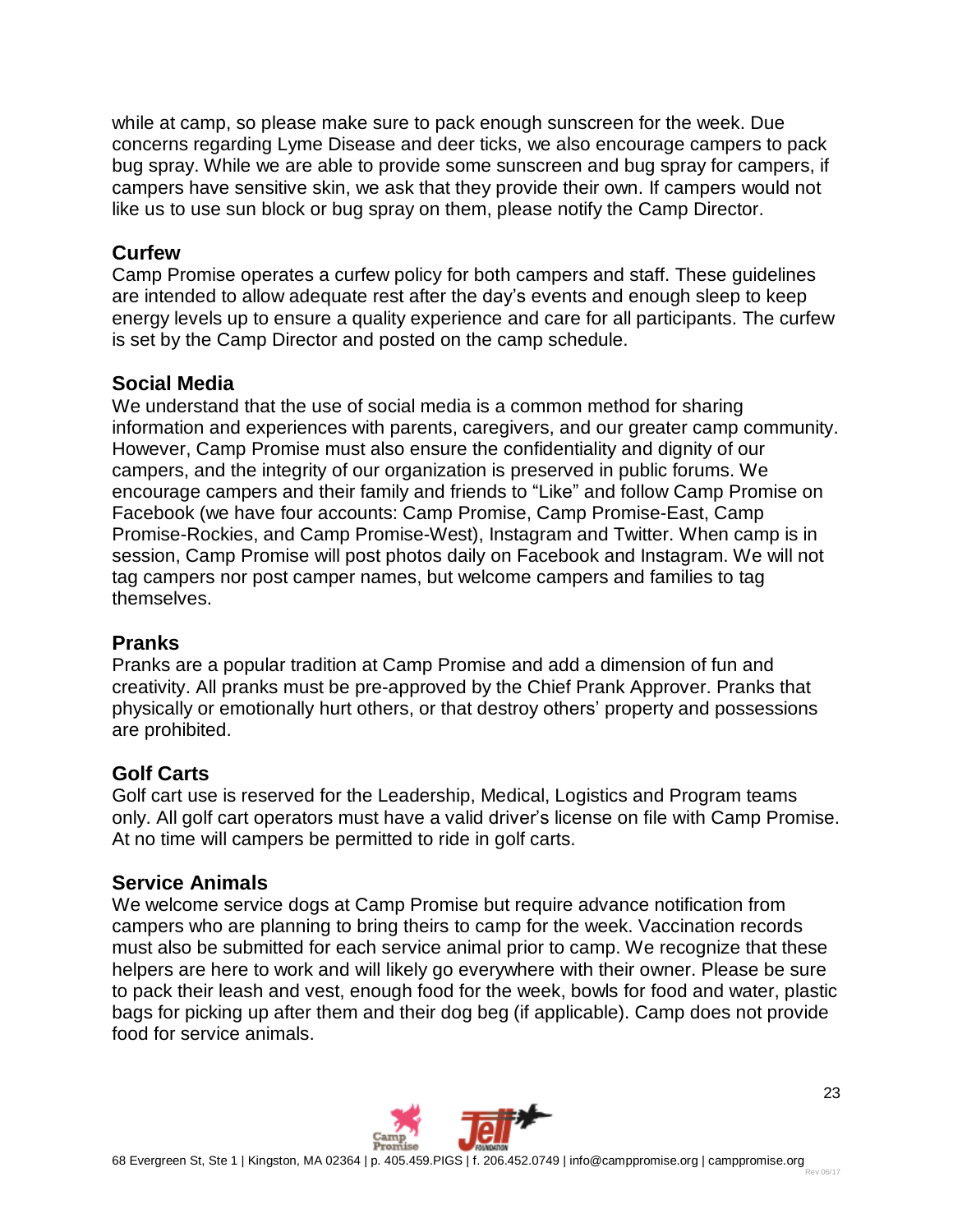# Camp Evaluations

Camper evaluation of our program, staff, and facility, is very important to us. After camp each summer, campers will receive an email with a link to our annual camp survey. Camper feedback is crucial to making camp better year after year, and we use feedback received to improve our program from year to year. We cannot fix things at camp if we don't know where the problems are. So, no matter how minor something may seem, we want to know about it!

We ask that campers be candid about their experience at camp. Campers will have the option to leave their survey anonymous, or to complete the contact section at the end so we can follow up on questions we have.

# Camp Testimonials

*"I tried archery for the first time at Camp Promise-West…I loved it immediately, it just felt so powerful. I've never felt like I had done something so raw and powerful."* - Amin, 28, Camper

*"The best part of respite care is coming back to an exhausted son who talks my ear off the entire hour and a half ride home. He tells me about his entire week. I do not hear stories about feeling like an outcast or being stared at. I hear stories about his days. He talks about getting to know the other guys better. He talks about the counselors making it the best week ever and the general debauchery that takes place. And I know that it is all safe and healthy and done out of love for these guys. Duchenne takes the fun out of most days when medical needs outweigh the normalcy of our lives, but Camp Promise puts the fun back at the forefront."* - Meghan, Mother of a camper

*"As the parent of a child with special needs, knowing that Lucas is in good hands with people he adores and who adore him, is a heart-warming feeling. Sending him to camp for the week is also a true break for me and my husband."* - Karla, Mother of a camper

*"Camp Promise is a place where I do not have to worry about accessibility and I know fun will always be had. It means so much to me because there is no guarantee of something sp special like this during the rest of the year. Camp is like another family that I get to be a part of for an amazing week!"* - Yomara, 24, Camper

*"Our son, Ryan, came home from Camp Promise with renewed self-confidence and a giant smile on his face! He also gained a greater trust of others and a sense of selfworth. He couldn't wait to tell us how he rocked the talent show and how much fun he had with the games, competitions, daily swimming and activities!"* - Linda, Mother of a camper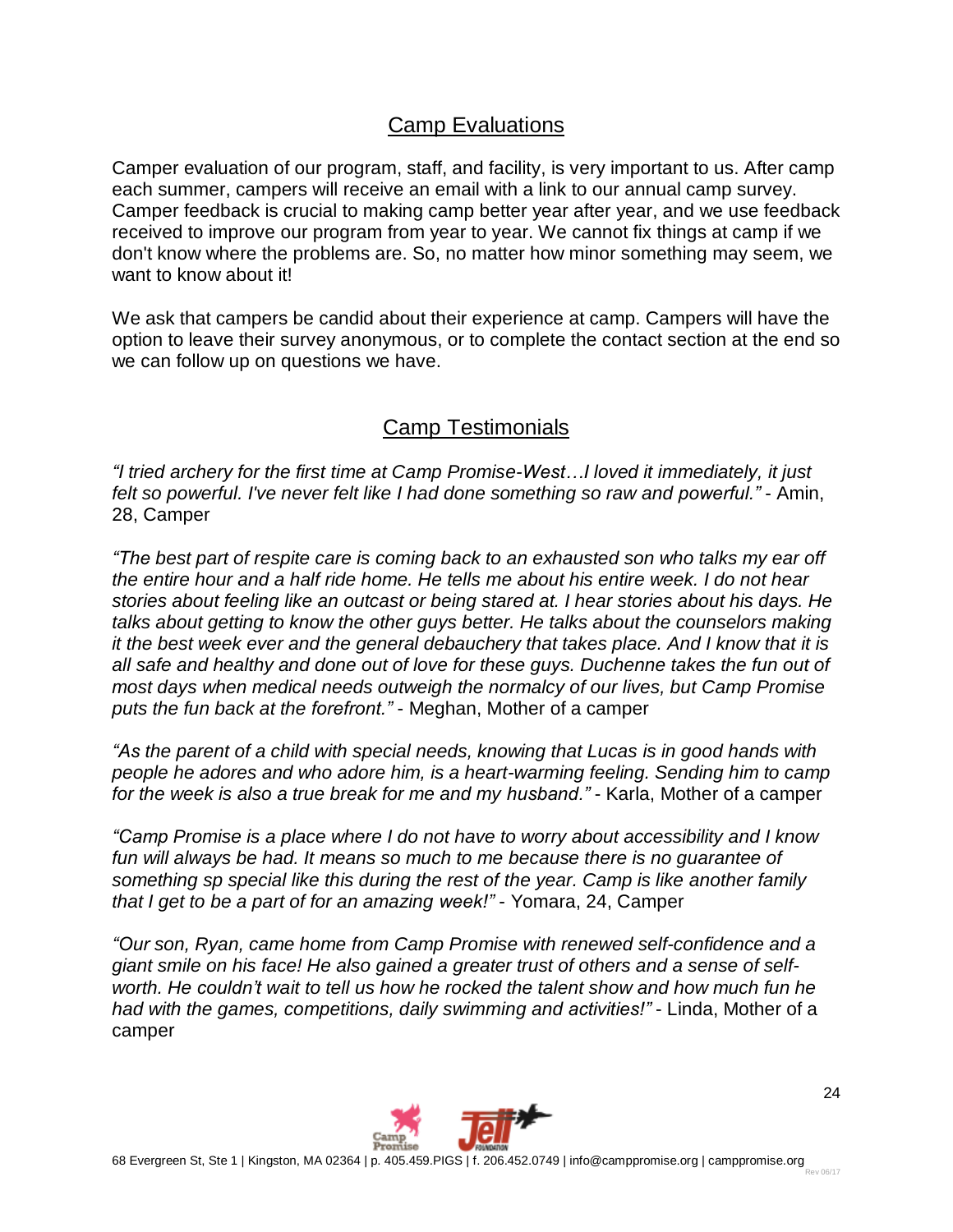*"Camp Promise is invaluable to us. Since our son was too old for his previous camp, he didn't have much to look forward to in the summer. Now he's back to counting the weeks and days until he can enjoy himself with peers without feeling different or frustrated at what others do that he can't participate in. I just don't think he's missing us nearly as much as we're missing him while he's there."* Kristen, Mother of a camper

# Frequently Asked Questions (FAQs)

#### **At what age do campers "age out" or graduate from Camp Promise?**

The short answer—they don't. Camp Promise has no upper age limit for campers and accepts campers of any age, making us the only camp in the country specifically for people of all ages with neuromuscular disorders.

#### **My child is starting to transition to a wheelchair, should we bring it to camp?**

Our number one goal is to make sure our campers are getting the most out of camp. Often times, we've found that in an environment like camp where there's lots of space and a large campus, it's easiest for campers to move around independently and keep up with their peers when they have a powerchair or scooter.

#### **Is transportation provided by camp?**

Camp Promise does not provide transportation to and/or from camp, but we can work with campers to explore possibilities for arranging transportation. Just contact us!

#### **Who will manage campers' medical needs at camp?**

At Camp Promise, we provide a medical team of nurses whose job it is to help ensure all campers stay safe and healthy while they're having fun. Our medical staff review each camper's application prior to camp to make sure they understand the camper's healthcare needs. If any questions arise, they will be in touch with campers prior to arrival at camp. They will also be present at check-in on the first day of camp to meet campers and answer any questions. These nurses will be on site 24/7 throughout the week of camp and are responsible for providing first aid, administering medications, and taking care of sick or injured participants.

#### **Will I have my own counselor for the week?**

Yes! We provide a 1:1 camper-to-counselor ratio so that each camper can be assigned their own one-on-one counselor for the week of camp. All of our counselors are highly screened volunteers who complete a competitive application process, including interviews, reference checks, and criminal history background checks.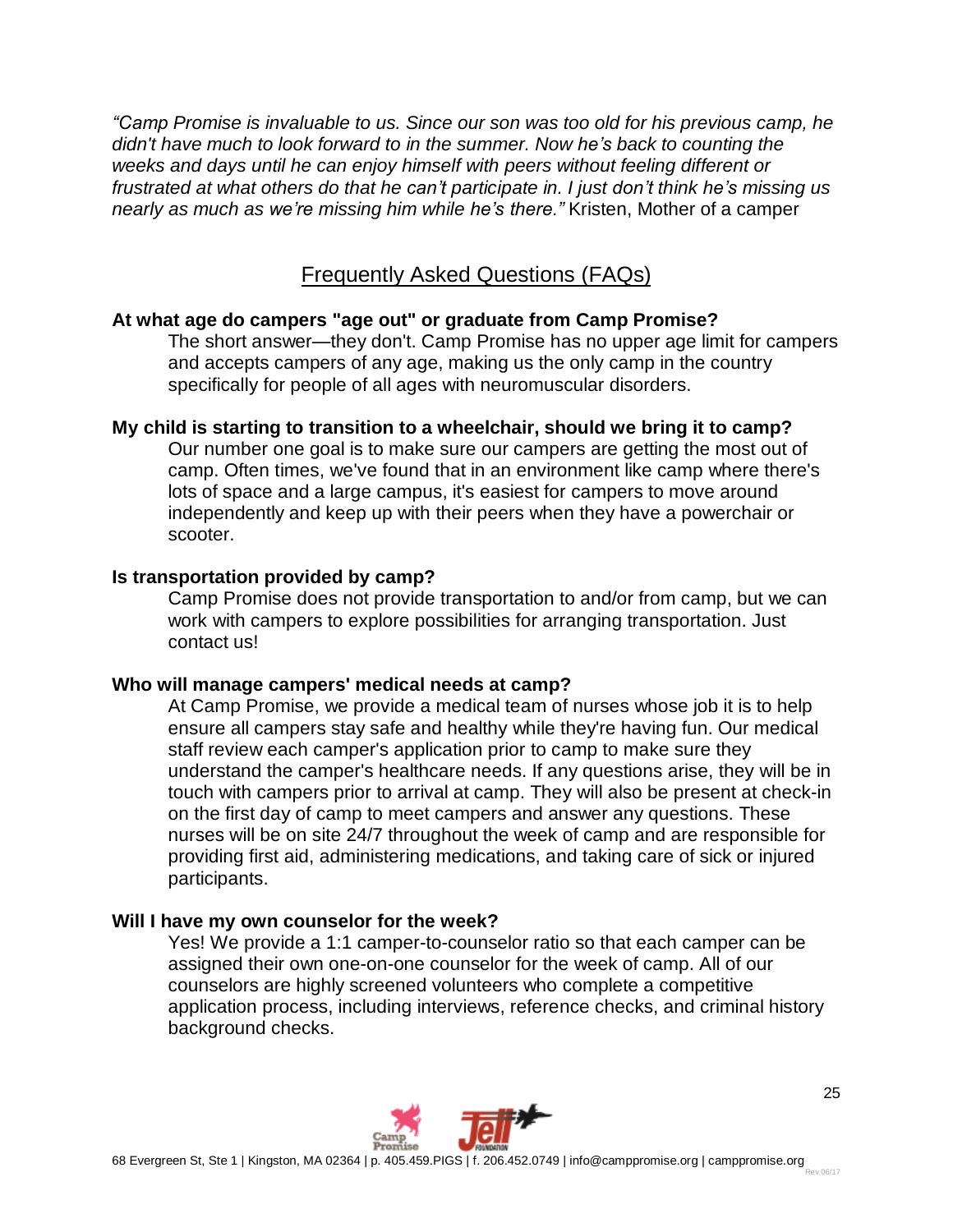Prior to camp, all counselors and volunteers complete intense orientation and training sessions, during which they learn about neuromuscular diseases and how to care for someone with a neuromuscular disease. Our training includes, but is not limited to lifting and transferring, pushing wheelchairs, and providing personal care such as assisting with feeding, using the bathroom, getting dressed. Additionally, our counselors are engaging, enthusiastic, and motivated individuals who will be a camper's friend for the week.

#### **What should I pack?**

See the What To Pack section and the packing list at the end of this handbook. But in short, campers are asked to bring clothes and toiletries for a week, costumes, linens, medications and all medical equipment they use at home so that their time at camp can be as comfortable and safe as possible. This may include wheelchairs, hoyer lifts and slings, shower chairs, braces, walkers/ strollers, pillows, wedges, etc. Don't worry, we have room for it all!

#### **Can I visit camp to see what it's like before attending as a camper?**

Yes! We love introducing Camp Promise to new campers and their families. Since we only run three weeks of camp each summer (one week in each location), please contact us and we will schedule a time. If it's before camp, we can set up a site tour to check out the cabins, dining hall, the general camp grounds, and more. If campers or their families would like to visit a session of Camp Promise during the summer, we can personally provide a tour of our facilities, introduce campers to our leadership staff and counselors, and show off some of our programming to illustrate what it is like to be a Camp Promise camper. We often have a Visitors Day at each camp during the summer for just this purpose. Just give us a call to set up a visit!

#### **What activities will we do at camp?**

For a description of our intentional programming and a sample schedule, check out the A Day in the Life At Camp section of this handbook. Check out our [photo](https://www.camppromise.org/gallery/) [gallery](https://www.camppromise.org/gallery/) and some camper [testimonies](https://www.camppromise.org/day-in-the-life-of-a-camper) on our website for more information.

#### **What kind of facilities and amenities are there at camp?**

Our three camps take place at different facilities (because they are in three different states!) and each one has its own unique amenities. All three camp facilities are 100% wheelchair accessible, and each has cabins or lodges for sleeping, a dining hall for meals, an arts and crafts shack, campfire pits, and accessible pathways. However, some of the facilities have an indoor pool while others have an outdoor pool, and one is on a river, another has a pond, and the third camp is on a bay. Some have fishing and boating, while others have fishing or boating, and some have archery while others have accessible climbing/ziplining towers. Please see the Welcome Packet (sent via email) for maps of our campsites.

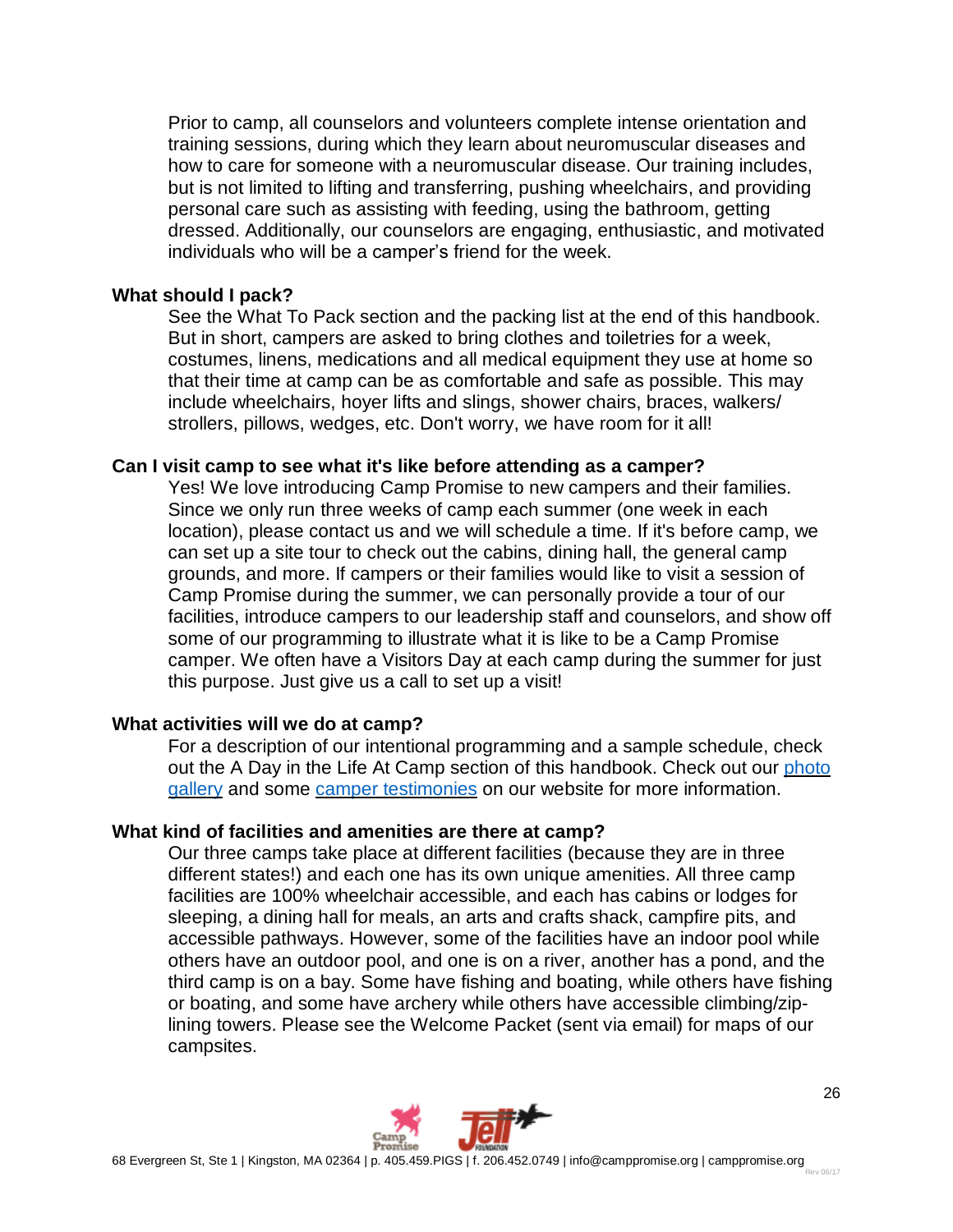# Contact Info

Drop us a line, we'd love to hear from you!

#### **OFFICE HOURS:**

Monday - Friday 9AM - 6PM EST

## **OFFICE LOCATION:**

68 Evergreen St, Suite 1 Kingston, MA 02364

## **EMAIL:**

info@camppromise.org

#### **PHONE:**

(405) 459-PIGS (7447)

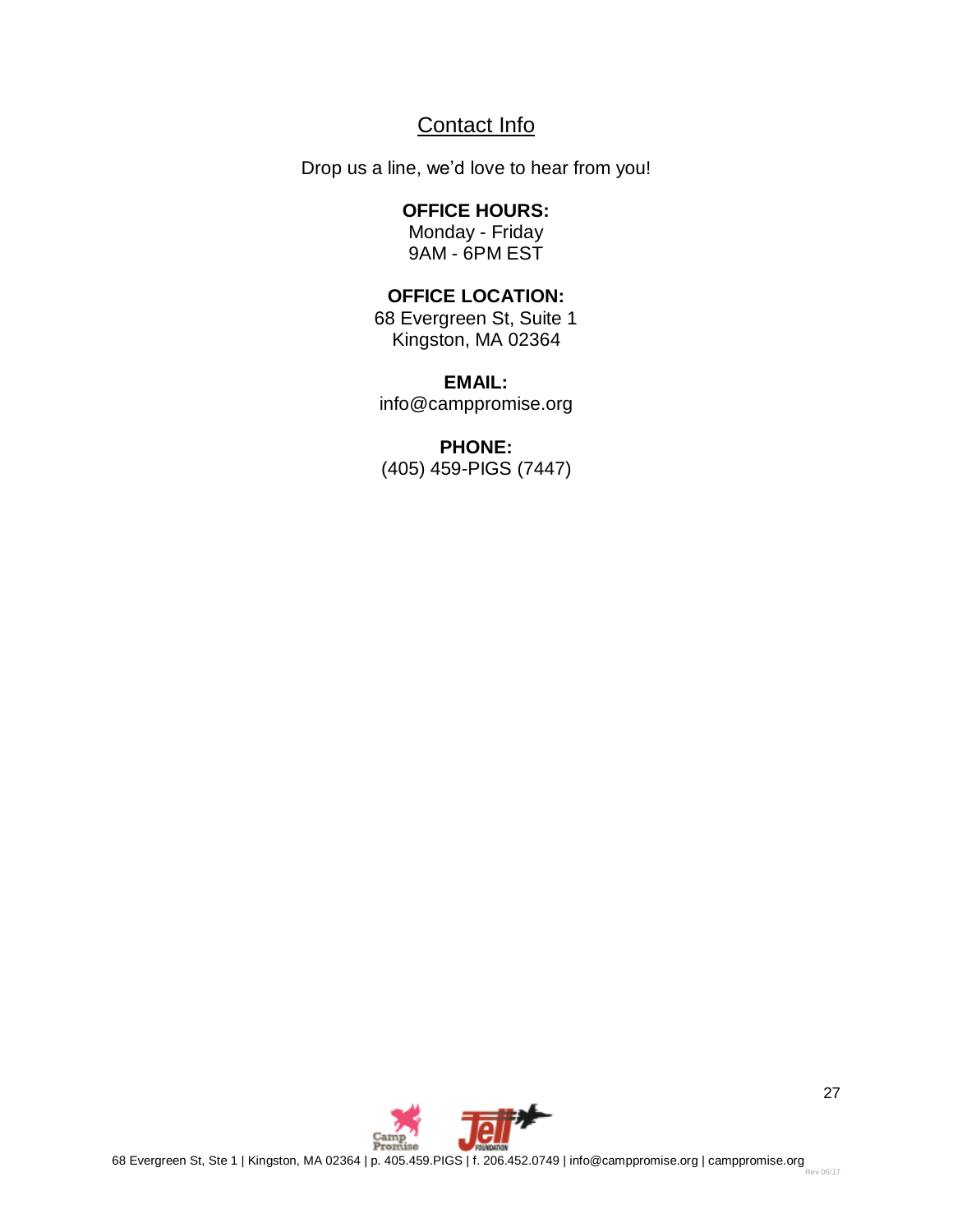# Appendix 1: Camper Participation Agreement

#### **Camper Participation Agreement** (Page 1 of 2)

**Camper Name** 

Camp Promise has set forth specific expectations that campers will be expected to follow during the camp program. Campers and their parents/guardians (when applicable) must sign this agreement and submit it along with their waivers.

#### Please check each box as you read it.

- O I will arrive and remain at camp with a positive attitude, open to meeting new people and trying new activities.
- I will work with staff (Unit Leaders, Camp Directors, Logistics, Facility Staff, etc.), counselors, and cabin mates toward creating an environment that is safe and welcoming for all of us.
- I agree to treat everyone in the camp community with respect at all times, including showing respect for others' personal belongings, privacy, and feelings.
- I agree to respect the camp's facilities and equipment and not take, damage, or destroy camp property.
- I agree to remain in the presence of counselors and staff at all times unless given permission to travel in the main camp area by camp staff.
- Q I agree to refrain from using obscene or foul language or gestures.
- I agree not to engage in any activity, which may put myself, campers or staff at risk.
- I agree to follow all camp rules, including wearing a seatbelt if I use a wheelchair (with the exception of near the pool or waterfront). I understand that these rules are in place for my safety and the safety of everyone at camp.
- I agree to participate fully in the camp community by turning off my cell phone unless it is during a designated approved time; if I should need to use my cell phone for an important call, I will ask the appropriate staff person.
- I agree to let the Camp Director know about any inappropriate behavior I witness that may be hurtful or harmful to my self or others.
- □ I agree to help keep my cabin and camp clean.
- $\Box$  I agree to wear my nametag at all times.
- $\square$  I agree to do my best to be ready to start all activities on time.
- DI agree to abide by curfew and lights out in my cabin and to help facilitate getting to bed in a timely fashion.
- I will be respectful of privacy and only take photos or videos in public spaces. I agree not to post these photos and videos online until after camp is over and understand that Camp Promise has the right to ask me to remove this content if they deem it inappropriate.
- I understand that Camp Promise takes the safety of campers and the camp community as a whole very seriously. If I do not feel safe or comfortable at camp, I understand that I have the right to see a camp director immediately without fear of retaliation, including dismissal.

#### The following behaviors are considered very serious and may result in immediate dismissal from camp:

- D I agree not to bring alcohol, tobacco products of any kind, controlled substances, illegal drugs, firearms, weapons, drug paraphernalia to camp.
- I agree to turn in all medications, vitamins, and over-the-counter drugs to the camp nurse. If the nurse grants me per mission to carry medication for a potentially life-threatening emergency, I agree to do so responsibly and discreetly.
- DI understand that my actions and words have a direct impact on others and will remain respectful to everyone; refraining from any behavior or language that could be interpreted as demeaning or harassing and I agree not to bring sexually explicit material.
- a I agree not to physically or verbally abuse anyone, including hitting, kicking, or biting.
- □ I agree to follow counselor and staff instructions and understand that failing to do so in a way that puts anyone in danger will result in my immediate dismissal.
- I agree to stay on camp property at all times and will not invite guests to camp unless they are pre-approved by the Camp Director.
- DI agree to act in a way that does not interfere with the quality of program other campers are receiving.
- $\square$  I agree not to threaten to harm myself or others.

Camp staff retains the right to include other items that may not be listed above to ensure that a safe camp atmosphere is maintained for all.